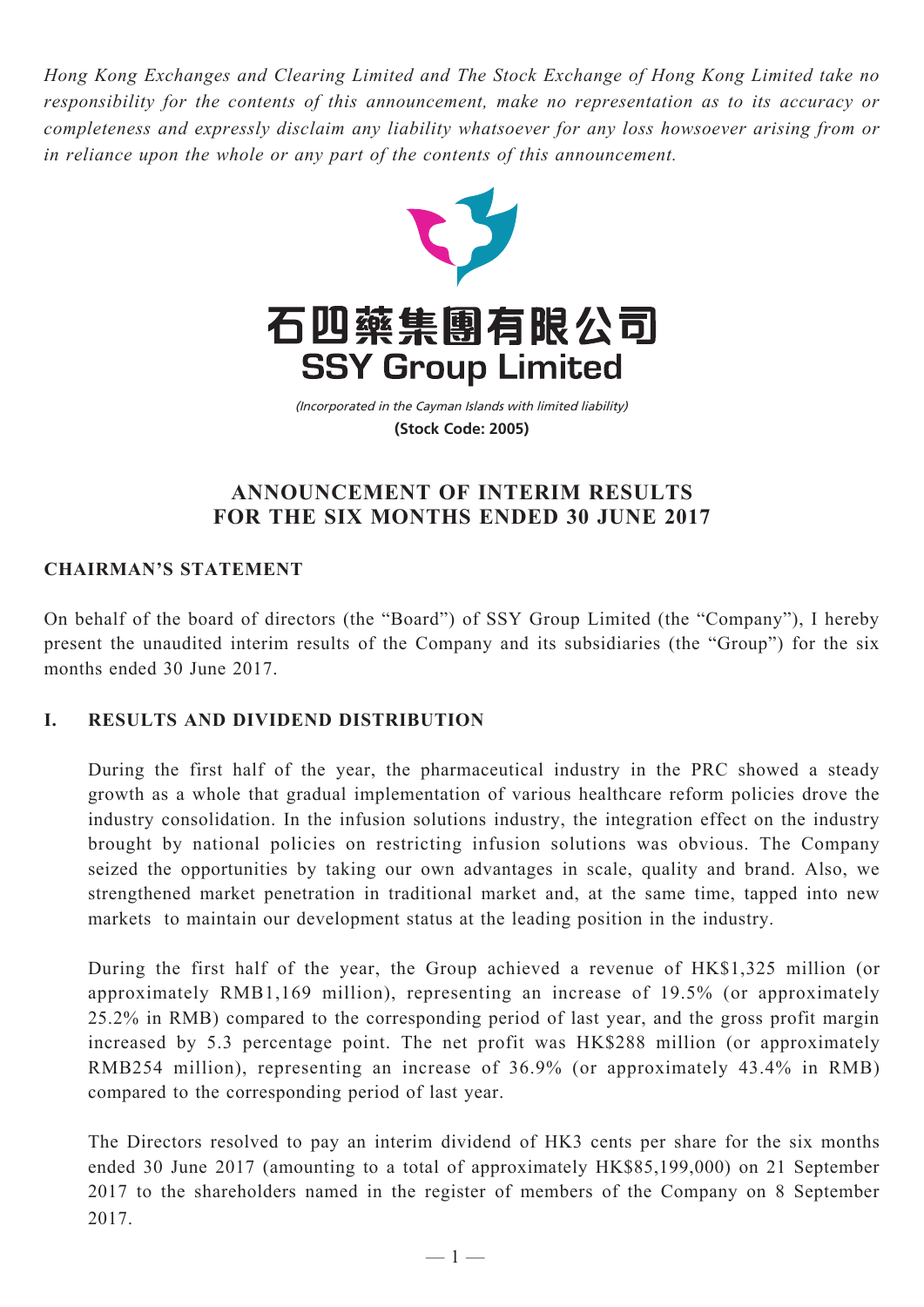|  |  |  | For the six months ended 30 June |  |  |  |
|--|--|--|----------------------------------|--|--|--|
|--|--|--|----------------------------------|--|--|--|

|                                   | 2017            |            | 2016      |               |            |
|-----------------------------------|-----------------|------------|-----------|---------------|------------|
|                                   |                 | Percentage |           | Percentage    | Increase/  |
|                                   | Revenue         | of revenue | Revenue   | of revenue    | (decrease) |
|                                   | <b>HK\$'000</b> | %          | HK\$'000  | $\frac{0}{0}$ | $\%$       |
| Intravenous infusion solution and |                 |            |           |               |            |
| others                            | 1,261,165       | 95.2       | 1,036,716 | 93.5          | 21.6       |
| (Including: Non-PVC soft bag &    |                 |            |           |               |            |
| upright soft bag                  |                 |            |           |               |            |
| infusion solution                 | 812,760         | 61.3       | 613,497   | 55.3          | 32.5       |
| PP plastic bottle                 |                 |            |           |               |            |
| infusion solution                 | 257,181         | 19.4       | 239,838   | 21.6          | 7.2        |
| Glass bottle infusion             |                 |            |           |               |            |
| solution                          | 117,437         | 8.9        | 110,706   | 10.0          | 6.1        |
| Others)                           | 73,787          | 5.6        | 72,675    | 6.6           | 1.5        |
|                                   |                 |            |           |               |            |
| Medical materials                 | 64,172          | 4.8        | 72,396    | 6.5           | (11.4)     |
|                                   |                 |            |           |               |            |
| Total                             | 1,325,337       | <b>100</b> | 1,109,112 | 100           | 19.5       |

# *(I) Sales of Products*

During the first half of the year, the Company's products further widened its market and stepped up the development in new market such that certain new provinces had become our major markets. The Company gradually evolved from Northern China-based regional market into national market. With the product mix optimisation and the increase in the proportion of high price and high gross margin products, the volume growth of non-PVC and upright soft bags was significant, bringing the reasonable increase in the average selling price and gross profit margin of our products.

During the first half of the year, sales of intravenous infusion solutions reached 627 million bags/bottles, representing an increase of 16.3% compared with the same period last year. Sales of soft bag infusion, our major product, amounted to 332 million bags, representing a corresponding increase of 25.0%, in which the sales of upright soft bags reached 93 million bags, representing a corresponding increase of 35.2%, which was among the best in the industry and our advantage in product scale was further enhanced.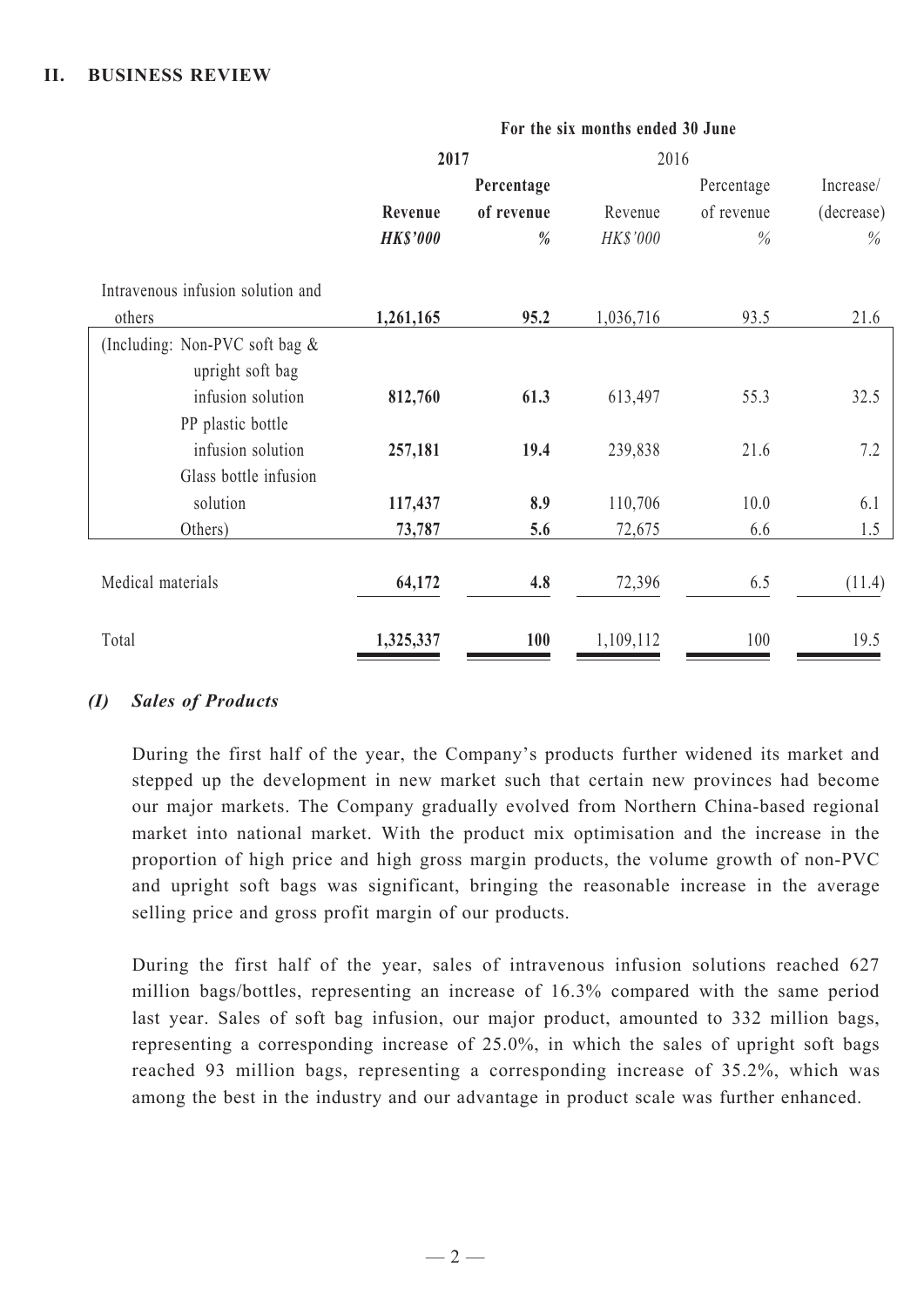Our international export business maintained a rapid growth. During the first half of 2017, our exports achieved HK\$50.48 million, an increase of 30.2% compared with the same period last year. We also passed the quality inspection of our French customers, IDA quality inspection and the GMP certification of Ethiopian Ministry of Health. Currently, the Group has 66 registered product specifications for exporting to 78 countries or regions.

In respect of medical materials, the sales volume of rubber stoppers and the production volume of infusion films had a corresponding increase of 25% and 67% respectively during the first half of the year. While our existing market share of rubber stopper was being consolidated, we leveraged on our technological advantages, kept fostering the market expansion on our new products, such as high-end hemostix rubber stopper and disposable rubber stopper, to create profit growth point for the medical materials business of the Company with high-tech and high value-added products.

# *(II) Research and Development of New Products*

The research and development for new products achieved a satisfactory result in the first half of the year. The Company obtained drug production permits for amino acid injection compound in soft bag package (18AA), sodium bicarbonate injection in plastic bottle package and tinidazole and sodium chloride injection in upright soft bag package; added new types of polypropylene ampoules liquid injections containing glucose injection and sterile water for injection with product specifications of 5ml, 10ml and 20ml. For consistency reviews, the Company completed the out-of-body evaluation and bioequivalence clinical trials for fluconazole tablets, and commenced the related bioequivalence clinical studies. In addition, we completed the bioequivalence clinical studies of levamlodipine beaylate and cefdinir capsules, in accordance with the original research applied for their productions. Meanwhile, in response to the national policy, the Company completed the research of sodium bicarbonate injection for children and levamlodipine beaylate applied for its production.

The radiation resistant and sterilised hemostix rubber stopper satisfied the needs for radiation resistant and sterilised hemostix products and filled the gaps in the domestic market. The new-developed semi-coated rubber stopper solved the compatibility issue between cancer drugs and rubber stopper, which can be used to replace the imported rubber stopper. Our self-developed disposable sterilised rubber stopper is suitable for foreign markets and is registered in the United States successfully.

Currently, the Group has 161 projects under research and development, 54 of which have been submitted for production registration evaluation. The innovative results were increasingly rich when the support from research and development was enhanced. In the first half of the year, the Group obtained 7 patents including 5 invention patents and 2 practical new patents; and applied for 6 patents including 3 invention patents and 3 practical new patents, which represented fruitful results of intellectual rights and provided sufficient support for the sustainable development of the Group.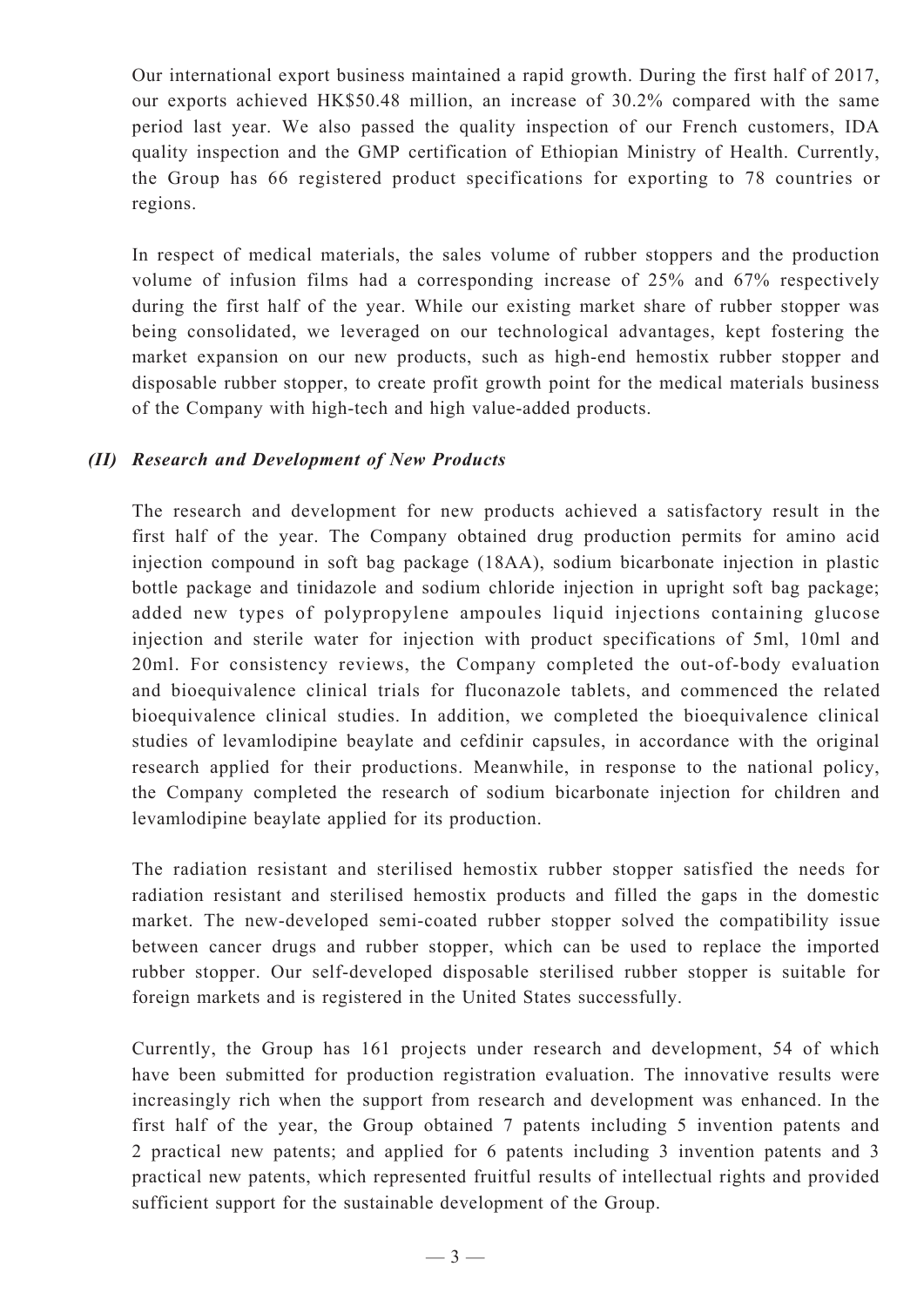# **III. PROSPECTS FOR DEVELOPMENT**

Looking ahead for the second half of the year, the intravenous infusion solutions industry will regain its momentum after the industry consolidation led by national policies such as restriction on infusion solutions. The consolidation effect will continue to be revealed in the intravenous infusion solutions industry. The Company will grasp the opportunities to strengthen our two driving forces: marketing and research & development, to solidify and expand the Company's leading position in the intravenous infusion solutions industry.

In the second half of the year, the Group will make use of its own advantages over the scale and brand name for broadening the market of products, optimising product mix, enhancing production efficiency, introducing lean management, boosting the profitability of intravenous infusion solution products and realising the steady growth in both revenue and profit.

The Company is actively looking for acquisitions and mergers opportunities in pharmaceutical industry. As mergers and acquisitions will become a general trend in the industry due to intense market competition and national policies, the Company will actively explores acquisitions and mergers opportunities on the foundation of its competitive edges, with an aim to strengthening the market and product positions of the Company.

In respect of new product development, the Company expects to complete the process of national technology authentication of 32 projects (including peritoneal dialysis solution) in the second half of the year to obtain the production permits as soon as possible once supplementing documents are completed. The Company will also complete applications for production of 6 items, including new amino acid and glucose injection in dual-chamber bag and salbutamol sulfate aerosol complete the bioequivalence clinical studies in accordance with the original research on 3 projects including the statins rosuvastatin calcium tablets for reducing blood lipid and applied for their production; complete the bioequivalence clinical record on 8 projects including prucalopride succinate tablets: the first drug for curing female constipation. For consistency reviews, the Company will complete the separate review of eanitidine hydrochloride capsules and cefalexin capsules. The clinical works on Lacosamide (previous Type 3.1 new drug) is on-going to strive for completing the application for production next year.

In the second half year of 2017, it is expected that 11 production permits will be obtained for new products, including raw material drugs tenofovir disoproxil fumarate tablets for the treatment of AIDS and hepatitis B, hemofiltration basic solution, hydroxyethyl starch 130 sodium chloride injection and hydroxyethyl starch 200/0.5 sodium chloride injection. It is also expected that the production permits of ambroxol hydrochloride injection in upright soft bags package will be increased. We will strive to obtain the production permits for bulk pharmaceuticals and preparations of several generic drugs in 2018.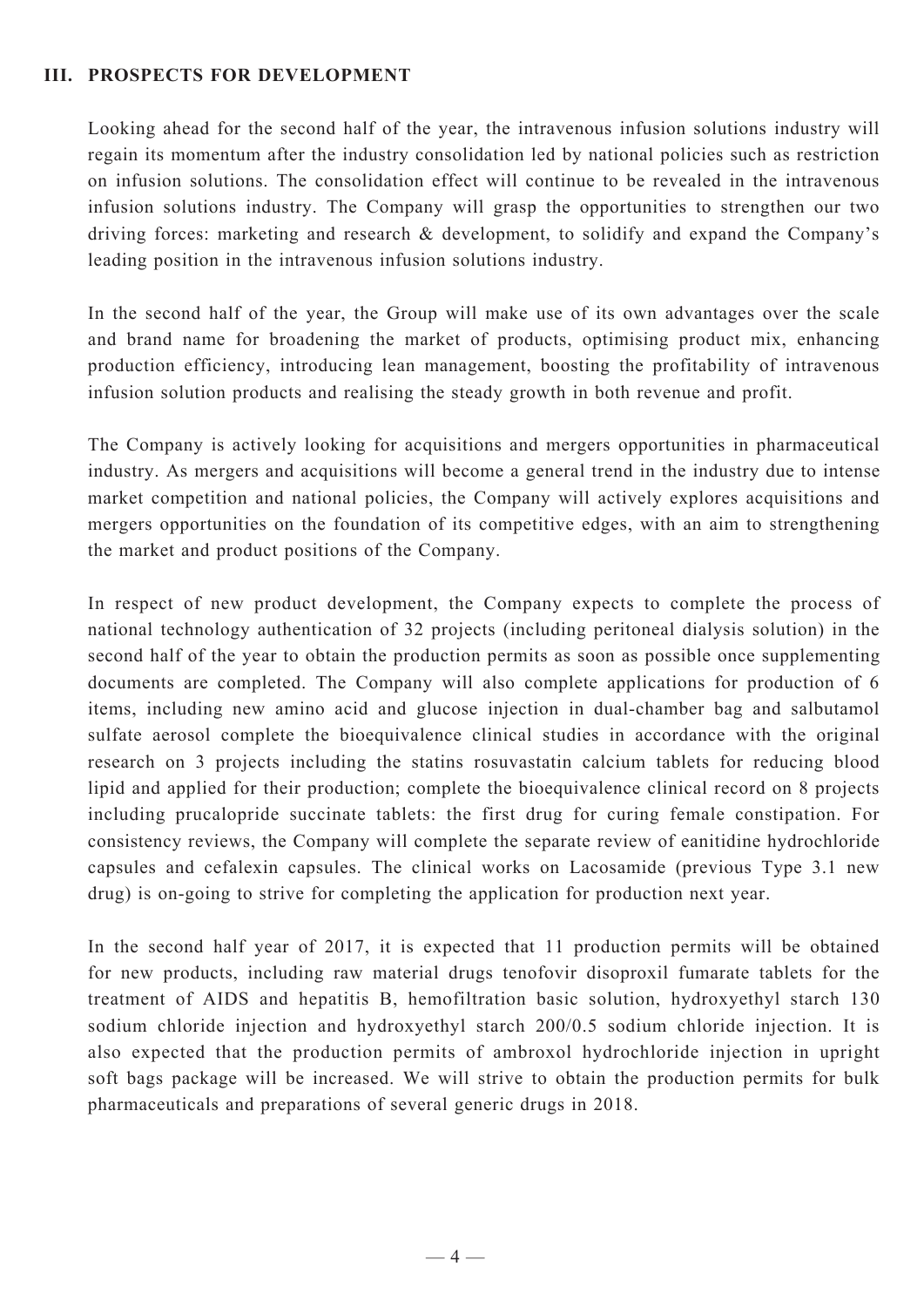By speeding up the development of National and Local Joint Engineering Laboratory project, propelling the establishment of national enterprise technology centre proactively, using various existing research and development platforms and cooperating with domestic tertiary schools and scientific research institutions, we will focus on creating advantages on development of high-end productions technology for microspheres, liposomes, nanocrystals, etc. In addition, the growth of the Group is fully supported by the development of sustained-release tablets for new psychiatric drugs and better target technology for anti-tumour drugs.

In respect of the development of medical materials, we will keep a close eye to the forefront of industry development, continuously develop new types of hemostix rubber stopper and aim to achieve a break-through in exporting to foreign market. Further, we will put a great effort into the market development of rubber stopper for biological products. We will endeavour to obtain registration permits for rubber stopper used for pen-type syringe and pre-filled syringe in the second half of the year. By increasing effort on technological changes, the Company will upgrade the comprehensive supporting function of infusion films product by the technological innovation of adding UV printing on infusion films production lines. We will achieve the upgrade and modification of medical rubber stopper production lines. Leveraging on equipment transformation and automation level enhancement, Jiangsu Best will be built as an excellent medical materials production base in the country to satisfy and adapt to higher requirement of packaging materials for pharmaceuticals.

We are full of confidence on the future development of the Company. Leveraging on the competitive edges on our scale, quality and lean management in the industry, our leading position in the industry of infusion solution products will be further maintained in this challenging market. We are committed to bringing satisfactory return to our investors.

I would like to take this opportunity to express our gratitude to our investors and all staff in the Group for their support to the development of the Group.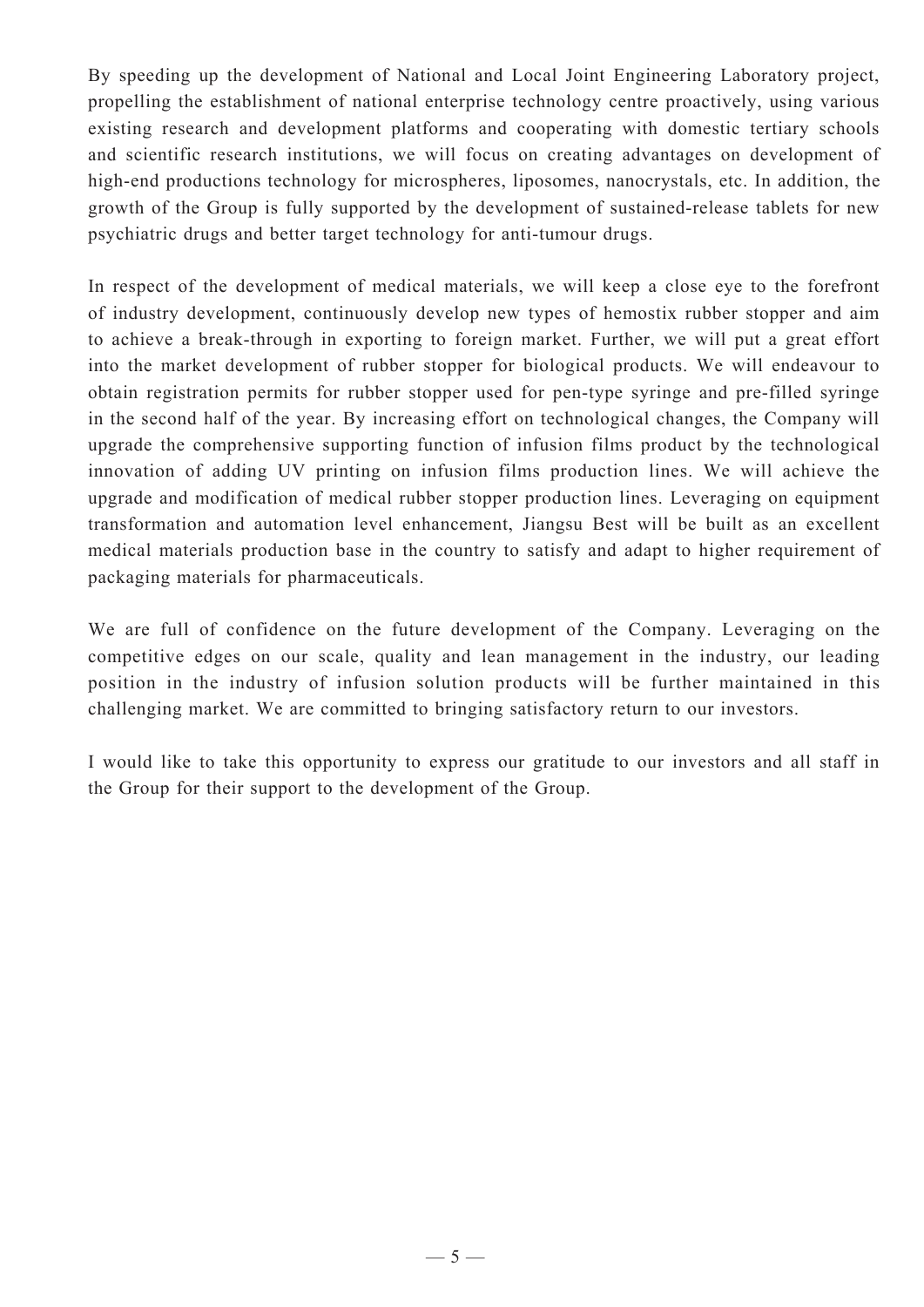# **Consolidated statement of profit or loss and other comprehensive income**

*for the six months ended 30 June 2017 (unaudited) (Expressed in Hong Kong dollars)*

|                                                                                                                                                                                |                | Six months ended 30 June |                    |  |
|--------------------------------------------------------------------------------------------------------------------------------------------------------------------------------|----------------|--------------------------|--------------------|--|
|                                                                                                                                                                                |                | 2017                     | 2016               |  |
|                                                                                                                                                                                | <b>Note</b>    | <b>HK\$'000</b>          | HK\$'000           |  |
| Revenue                                                                                                                                                                        | $\mathfrak{Z}$ | 1,325,337                | 1,109,112          |  |
| Cost of sales                                                                                                                                                                  |                | (597, 206)               | (559, 039)         |  |
| Gross profit                                                                                                                                                                   |                | 728,131                  | 550,073            |  |
| Other net income                                                                                                                                                               |                | 2,511                    | 46,779             |  |
| Selling and distribution costs                                                                                                                                                 |                | (233, 594)               | (157, 257)         |  |
| General and administrative expenses                                                                                                                                            |                | (121, 755)               | (150, 209)         |  |
| <b>Profit from operations</b>                                                                                                                                                  |                | 375,293                  | 289,386            |  |
| Finance income                                                                                                                                                                 |                | 1,337                    | 1,090              |  |
| Finance costs                                                                                                                                                                  |                | (23, 175)                | (27, 286)          |  |
| Finance costs – net                                                                                                                                                            | 4(a)           | (21, 838)                | (26, 196)          |  |
| Share of losses of a joint venture                                                                                                                                             |                |                          | (1,189)            |  |
| Profit before taxation                                                                                                                                                         | $\overline{A}$ | 353,455                  | 262,001            |  |
| Income tax                                                                                                                                                                     | $\sqrt{2}$     | (65, 630)                | (51, 567)          |  |
| Profit for the period                                                                                                                                                          |                | 287,825                  | 210,434            |  |
| Other comprehensive income for the period, net of tax<br>Items that may be reclassified subsequently to profit or loss:<br>Exchange differences on translation to presentation |                |                          |                    |  |
| currency                                                                                                                                                                       |                | 109,760                  | (79, 557)          |  |
| Other comprehensive income for the period                                                                                                                                      |                |                          | $109,760$ (79,557) |  |
| Total comprehensive income for the period                                                                                                                                      |                | 397,585                  | 130,877            |  |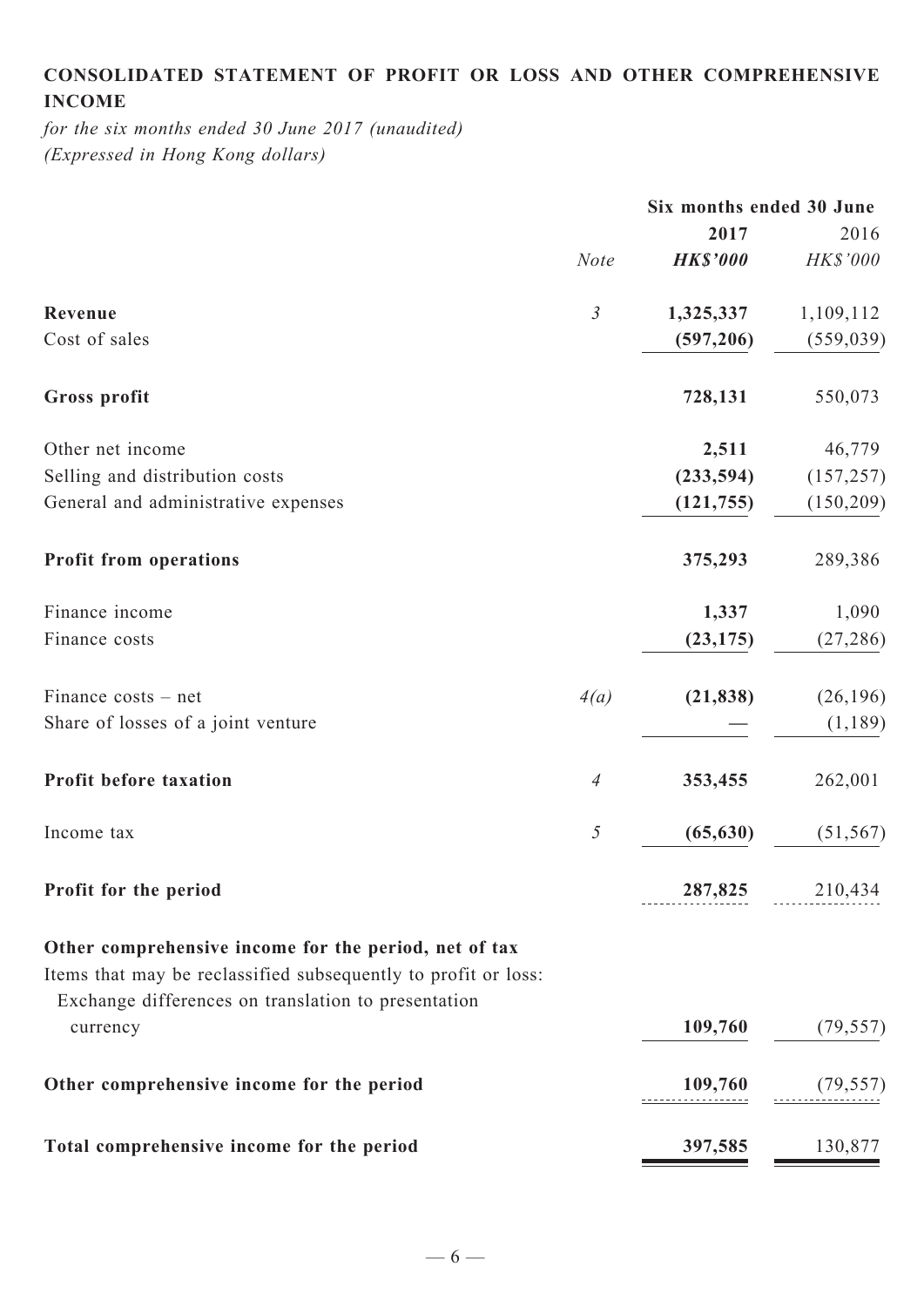|                                             |             | Six months ended 30 June |            |  |
|---------------------------------------------|-------------|--------------------------|------------|--|
|                                             |             | 2017                     | 2016       |  |
|                                             | <b>Note</b> | <b>HK\$'000</b>          | HK\$'000   |  |
| Profit attributable to:                     |             |                          |            |  |
| Equity shareholders of the Company          |             | 288,016                  | 210,428    |  |
| Non-controlling interests                   |             | (191)                    | 6          |  |
| Profit for the period                       |             | 287,825                  | 210,434    |  |
| Total comprehensive income attributable to: |             |                          |            |  |
| Equity shareholders of the Company          |             | 397,576                  | 130,884    |  |
| Non-controlling interests                   |             | 9                        | (7)        |  |
| Total comprehensive income for the period   |             | 397,585                  | 130,877    |  |
| Earnings per share                          | 6           |                          |            |  |
| — Basic                                     |             | <b>HK\$0.1014</b>        | HK\$0.0747 |  |
| - Diluted                                   |             | <b>HK\$0.0999</b>        | HK\$0.0742 |  |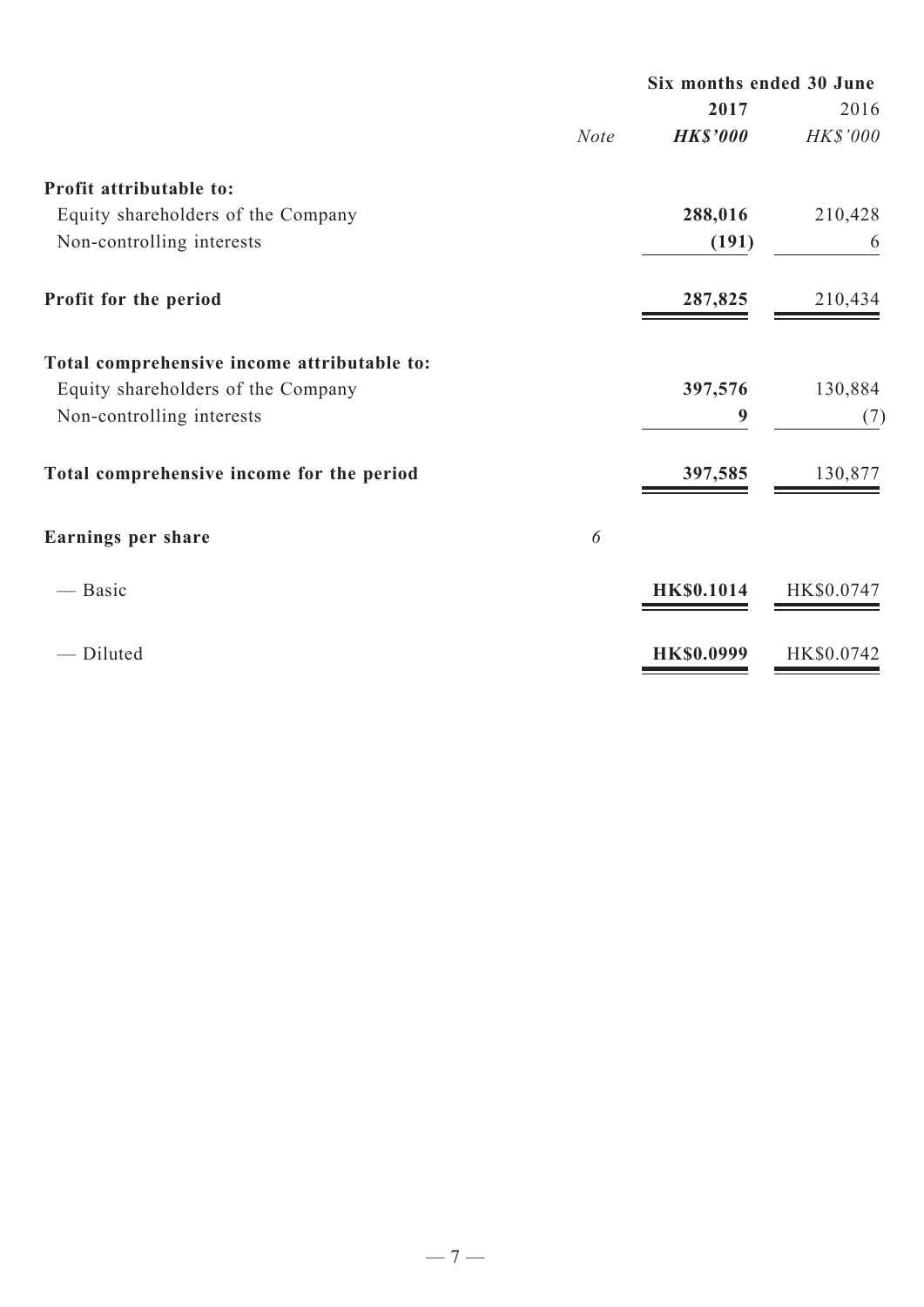# **Consolidated statement of financial position**

*at 30 June 2017 (unaudited) (Expressed in Hong Kong dollars)*

|                                                          |                | At 30 June 2017 |                 | At 31 December 2016 |                 |
|----------------------------------------------------------|----------------|-----------------|-----------------|---------------------|-----------------|
|                                                          | <b>Note</b>    | <b>HK\$'000</b> | <b>HK\$'000</b> | HK\$'000            | <b>HK\$'000</b> |
| Non-current assets                                       |                |                 |                 |                     |                 |
| Property, plant and equipment                            |                |                 | 2,414,149       |                     | 2,393,091       |
| Land use rights                                          |                |                 | 253,413         |                     | 248,771         |
| Intangible assets                                        |                |                 | 445,683         |                     | 418,509         |
| Deferred tax assets                                      |                |                 | 2,906           |                     | 3,053           |
| Long-term prepayments and                                |                |                 |                 |                     |                 |
| receivables                                              |                |                 | 41,478          |                     | 1,118           |
|                                                          |                |                 | 3,157,629       |                     | 3,064,542       |
| <b>Current assets</b>                                    |                |                 |                 |                     |                 |
| Inventories                                              |                | 326,347         |                 | 278,228             |                 |
| Trade and bills receivables<br>Prepayments, deposits and | $\overline{7}$ | 1,016,064       |                 | 857,387             |                 |
| other receivables<br>Pledged bank deposits and           |                | 95,287          |                 | 88,680              |                 |
| time deposits                                            |                | 32,339          |                 | 8,201               |                 |
| Cash and cash equivalents                                |                | 469,950         |                 | 447,036             |                 |
|                                                          |                |                 |                 |                     |                 |
|                                                          |                | 1,939,987       |                 | 1,679,532           |                 |
| <b>Current liabilities</b>                               |                |                 |                 |                     |                 |
| <b>Borrowings</b>                                        |                | 925,632         |                 | 633,126             |                 |
| Trade payables<br>Advanced receipts from                 | 8              | 157,367         |                 | 173,746             |                 |
| customers                                                |                | 11,346          |                 | 15,530              |                 |
| Accruals and other payables                              |                | 234,586         |                 | 250,033             |                 |
| Income tax payable                                       |                | 32,713          |                 | 23,120              |                 |
|                                                          |                | 1,361,644       |                 | 1,095,555           |                 |
| Net current assets                                       |                |                 | 578,343         |                     | 583,977         |
| <b>Total assets less current</b>                         |                |                 |                 |                     |                 |
| liabilities                                              |                |                 | 3,735,972       |                     | 3,648,519       |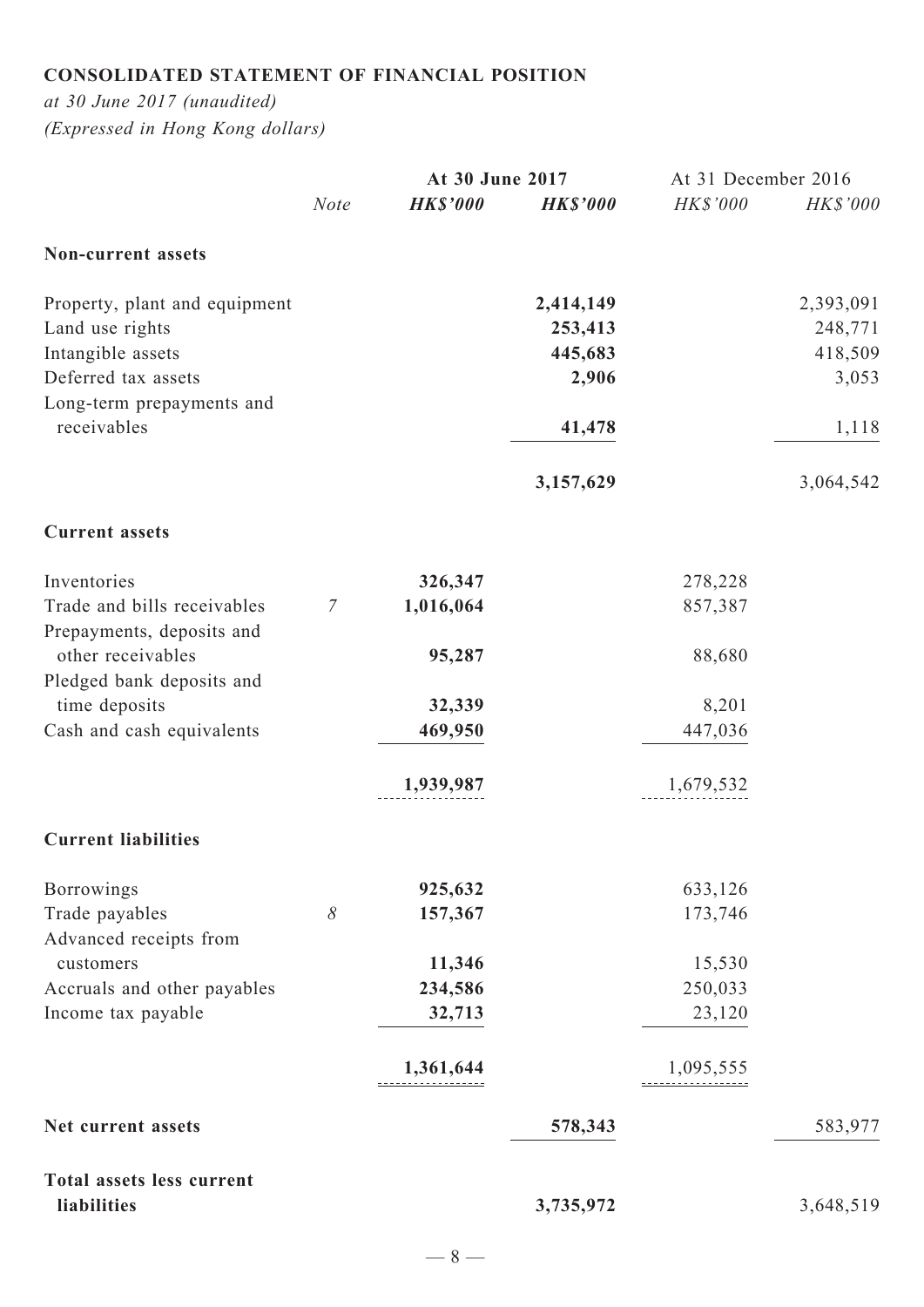|                                                     |             | At 30 June 2017 |                 | At 31 December 2016 |           |
|-----------------------------------------------------|-------------|-----------------|-----------------|---------------------|-----------|
|                                                     | <b>Note</b> | <b>HK\$'000</b> | <b>HK\$'000</b> | HK\$'000            | HK\$'000  |
| <b>Non-current liabilities</b>                      |             |                 |                 |                     |           |
| <b>Borrowings</b>                                   |             | 720,876         |                 | 934,737             |           |
| Deferred tax liabilities                            |             | 26,265          |                 | 26,810              |           |
| Deferred revenue                                    |             | 2,091           |                 | 2,550               |           |
|                                                     |             |                 | 749,232         |                     | 964,097   |
| <b>NET ASSETS</b>                                   |             |                 | 2,986,740       |                     | 2,684,422 |
| <b>CAPITAL AND RESERVES</b>                         | 9           |                 |                 |                     |           |
| Share capital                                       |             |                 | 63,606          |                     | 63,700    |
| Reserves                                            |             |                 | 2,915,177       |                     | 2,612,774 |
| Total equity attributable<br>to equity shareholders |             |                 |                 |                     |           |
| of the Company                                      |             |                 | 2,978,783       |                     | 2,676,474 |
| Non-controlling interests                           |             |                 | 7,957           |                     | 7,948     |
| <b>TOTAL EQUITY</b>                                 |             |                 | 2,986,740       |                     | 2,684,422 |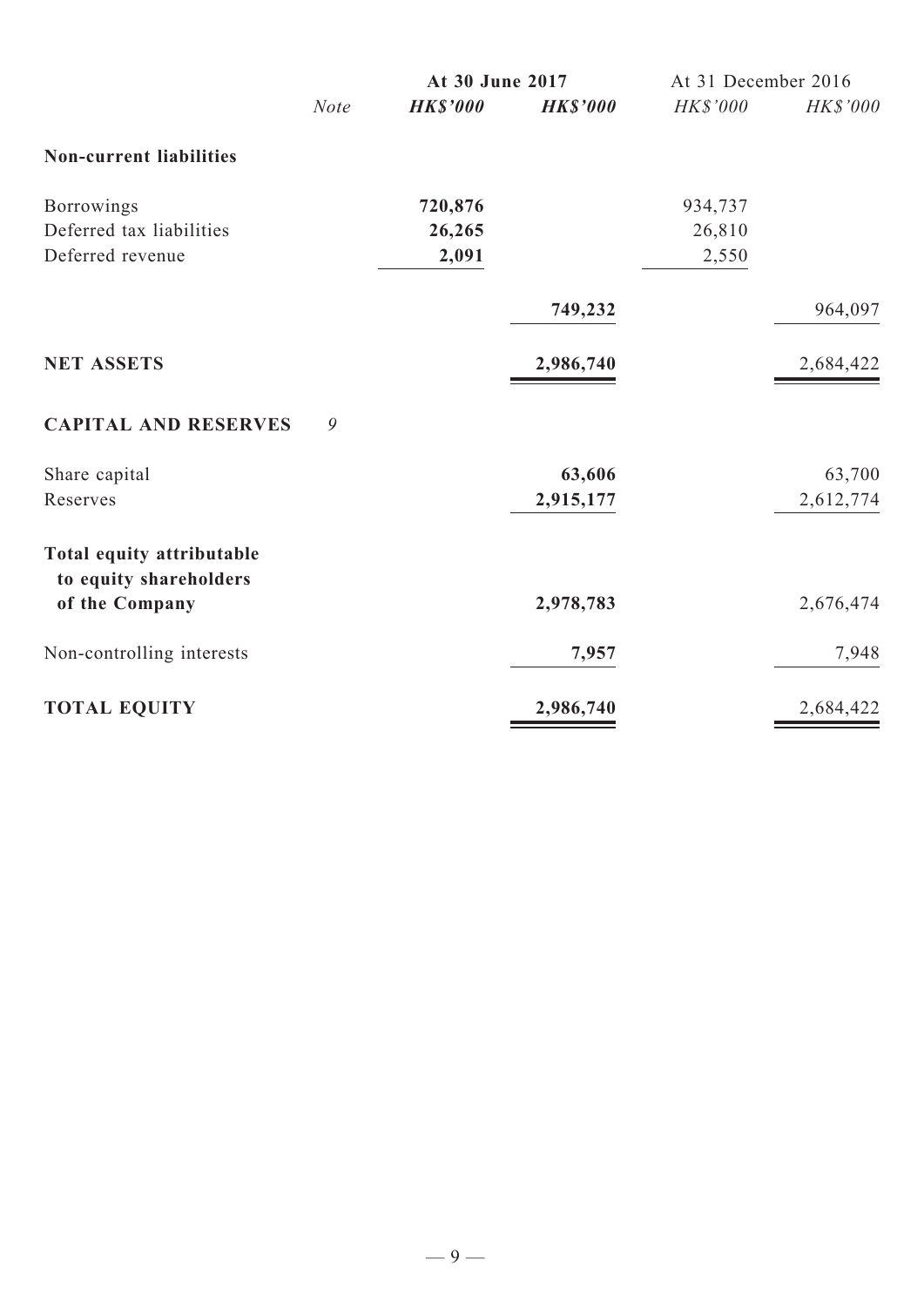# **SELECTED NOTES TO THE UNAUDITED INTERIM FINANCIAL STATEMENTS**

*(Expressed in Hong Kong dollars unless otherwise indicated)*

### **1. Basis of preparation**

This interim financial report has been prepared in accordance with the applicable disclosure provisions of the Rules Governing the Listing of Securities on the Stock Exchange, including compliance with Hong Kong Accounting Standard ("HKAS") 34, *Interim financial reporting*, issued by the Hong Kong Institute of Certified Public Accountants ("HKICPA"). It was authorised for issue on 23 August 2017.

The interim financial report has been prepared in accordance with the same accounting policies adopted in the 2016 annual financial statements, except for the accounting policy changes that are expected to be reflected in the 2017 annual financial statements. Details of any changes in accounting policies are set out in note 2.

The preparation of an interim financial report in conformity with HKAS 34 requires management to make judgments, estimates and assumptions that affect the application of policies and reported amounts of assets and liabilities, income and expenses on a year to date basis. Actual results may differ from these estimates.

The interim financial report contains condensed consolidated financial statements and selected explanatory notes. The notes include an explanation of events and transactions that are significant to an understanding of the changes in financial position and performance of the Group since the 2016 annual financial statements. The condensed consolidated interim financial statements and notes thereon do not include all of the information required for full set of financial statements prepared in accordance with Hong Kong Financial Reporting Standards ("HKFRSs").

The interim financial report is unaudited, but has been reviewed by KPMG in accordance with Hong Kong Standard on Review Engagements 2410, *Review of interim financial information performed by the independent auditor of the entity*, issued by the HKICPA.

The financial information relating to the financial year ended 31 December 2016 that is included in the interim financial report as comparative information does not constitute the Company's statutory annual consolidated financial statements for that financial year but is derived from those financial statements. Statutory financial statements for the year ended 31 December 2016 are available from the Company's registered office. The auditors have expressed an unqualified opinion on those financial statements in their report dated 29 March 2017.

#### **2. Changes in accounting policies**

The HKICPA has issued several amendments to HKFRSs that are first effective for the current accounting period of the Group. None of these developments has had a material effect on how the Group's results and financial position for the current or prior periods have been prepared or presented in this interim financial report.

The Group has not applied any new standard or interpretation that is not yet effective for the current accounting period.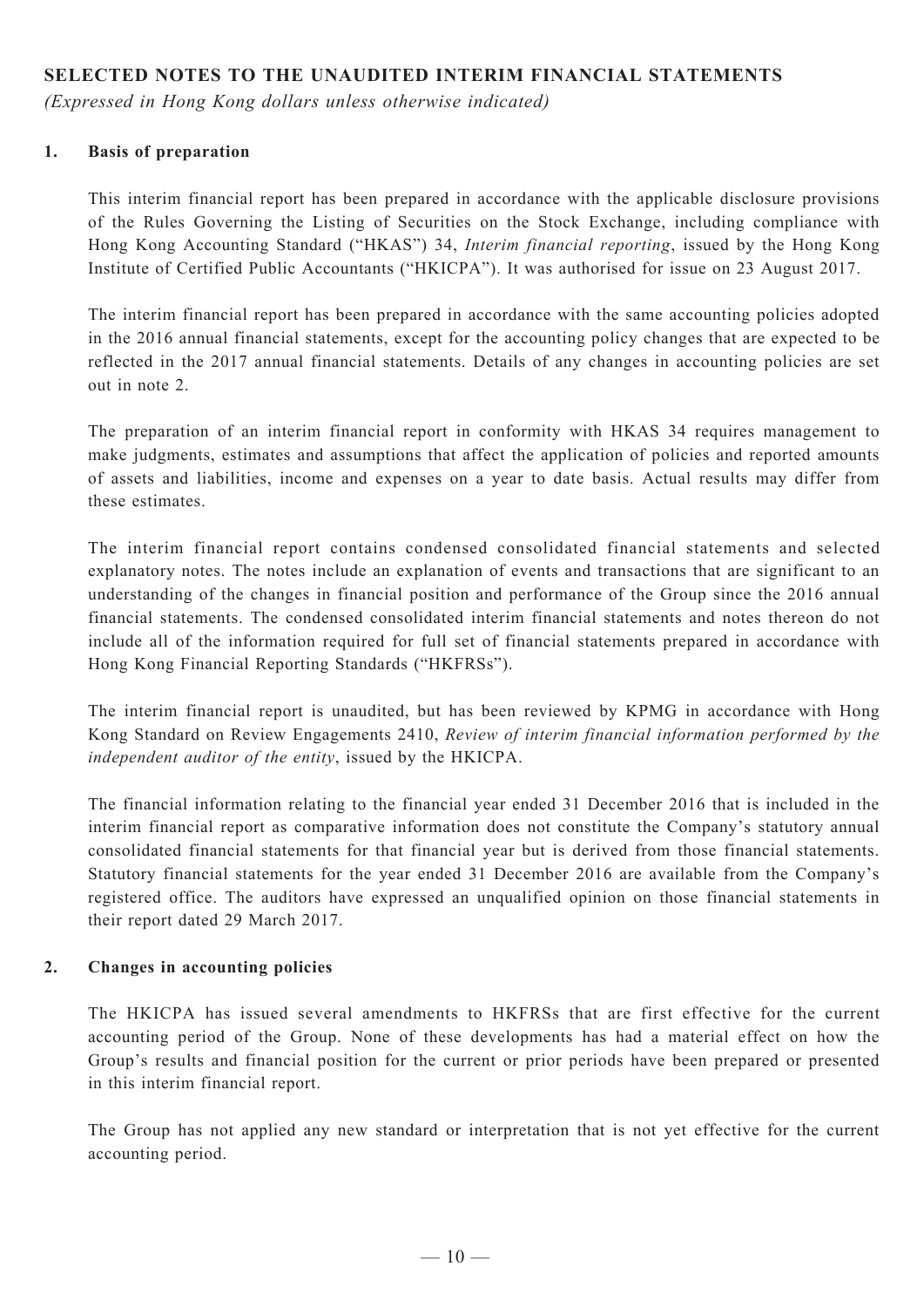#### **3. Segment reporting**

The Group manages its businesses by divisions, which are organised by a mixture of both business lines and geography. In a manner consistent with the way in which information is reported internally to the Group's most senior executive management for the purposes of resource allocation and performance assessment, the Group has identified two reportable segments, namely intravenous infusion solution and others and medical materials. No operating segments have been aggregated to form the following reportable segments.

Information regarding the Group's reportable segments as provided to the Group's most senior executive management for the purposes of resource allocation and assessment of segment performance for the period is set out below:

|                                                    | Six months ended 30 June 2017                                               |                                                |                                |                                 |  |
|----------------------------------------------------|-----------------------------------------------------------------------------|------------------------------------------------|--------------------------------|---------------------------------|--|
|                                                    | <b>Intravenous</b><br>infusion<br>solution<br>and others<br><b>HK\$'000</b> | <b>Medical</b><br>materials<br><b>HK\$'000</b> | Unallocated<br><b>HK\$'000</b> | <b>Total</b><br><b>HK\$'000</b> |  |
| Revenue from external customers                    | 1,261,165                                                                   | 64,172                                         |                                | 1,325,337                       |  |
| Inter-segment revenue                              |                                                                             | 68,596                                         |                                | 68,596                          |  |
| Reportable segment revenue                         | 1,261,165                                                                   | 132,768                                        |                                | 1,393,933                       |  |
| Operating profit/(loss)/segment results            | 378,005                                                                     | 5,645                                          | (8,357)                        | 375,293                         |  |
| Finance income                                     | 1,171                                                                       | 166                                            |                                | 1,337                           |  |
| Finance costs                                      | (18, 481)                                                                   | (1,295)                                        | (3,399)                        | (23, 175)                       |  |
| Profit/(loss) before income tax                    | 360,695                                                                     | 4,516                                          | (11,756)                       | 353,455                         |  |
| Income tax                                         | (62,700)                                                                    | (2,930)                                        |                                | (65, 630)                       |  |
| Reportable segment profit/(loss) for<br>the period | 297,995                                                                     | 1,586                                          | (11, 756)                      | 287,825                         |  |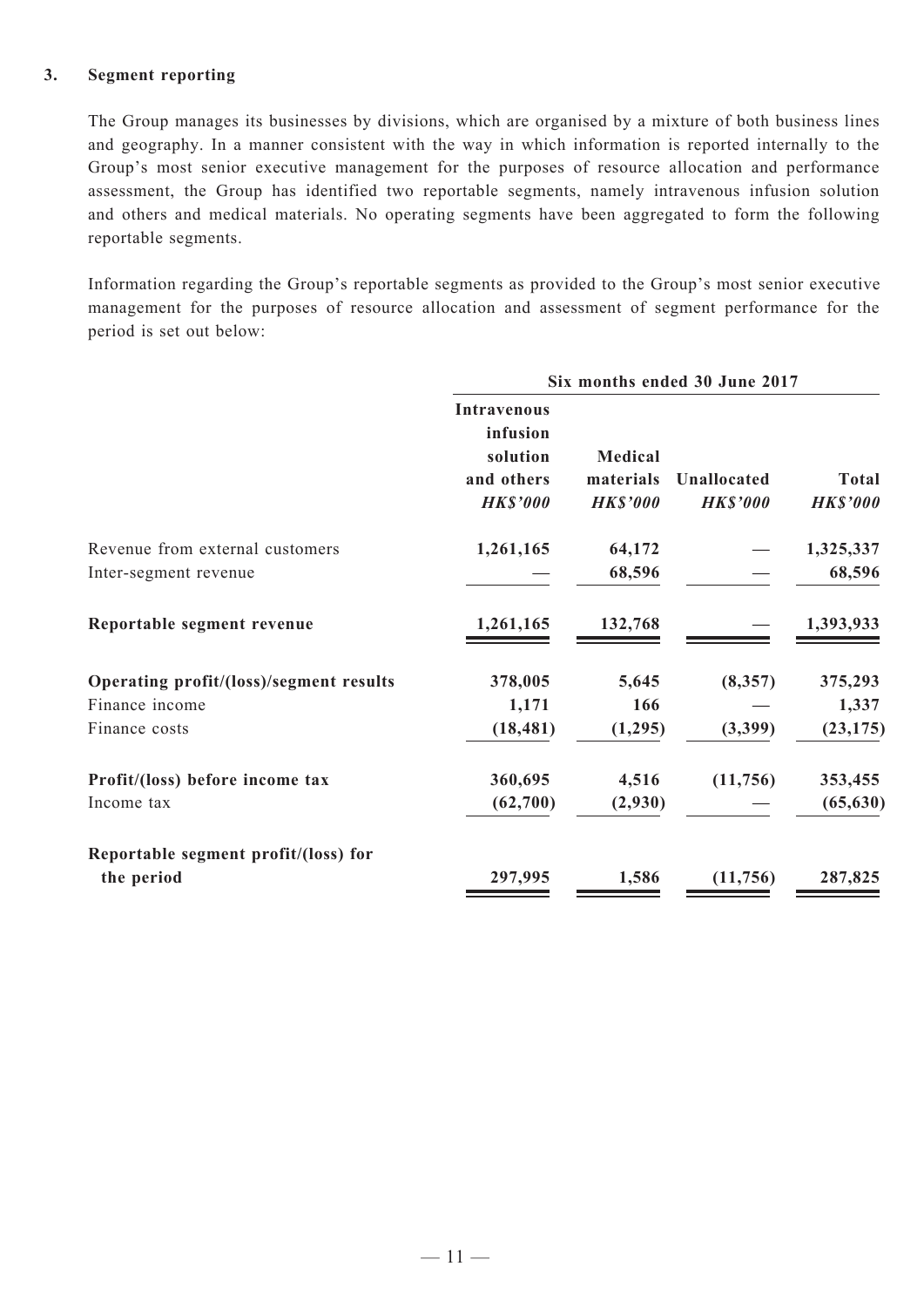|                                                                            |                                                                             |                                         | Six months ended 30 June 2016  |                                 |
|----------------------------------------------------------------------------|-----------------------------------------------------------------------------|-----------------------------------------|--------------------------------|---------------------------------|
|                                                                            | Intravenous<br>infusion<br>solution<br>and others<br>HK\$'000               | Medical<br>materials<br>HK\$'000        | Unallocated<br>HK\$'000        | Total<br>HK\$'000               |
| Revenue from external customers<br>Inter-segment revenue                   | 1,036,716                                                                   | 72,396<br>40,580                        |                                | 1,109,112<br>40,580             |
| Reportable segment revenue                                                 | 1,036,716                                                                   | 112,976                                 |                                | 1,149,692                       |
| Operating profit/(loss)/segment results<br>Finance income<br>Finance costs | 313,104<br>1,073<br>(26, 342)                                               | 9,971<br>17<br>(944)                    | (34, 878)                      | 288,197<br>1,090<br>(27, 286)   |
| Profit/(loss) before income tax<br>Income tax                              | 287,835<br>(50, 129)                                                        | 9,044<br>(1, 438)                       | (34, 878)                      | 262,001<br>(51, 567)            |
| Reportable segment profit/(loss) for<br>the period                         | 237,706                                                                     | 7,606                                   | (34, 878)                      | 210,434                         |
|                                                                            |                                                                             |                                         | At 30 June 2017                |                                 |
|                                                                            | <b>Intravenous</b><br>infusion<br>solution<br>and others<br><b>HK\$'000</b> | Medical<br>materials<br><b>HK\$'000</b> | Unallocated<br><b>HK\$'000</b> | <b>Total</b><br><b>HK\$'000</b> |
| Reportable segment assets<br><b>Reportable segment liabilities</b>         | 4,712,818<br>1,374,474                                                      | 340,385<br>100,897                      | 44,413<br>635,505              | 5,097,616<br>2,110,876          |
|                                                                            |                                                                             |                                         | At 31 December 2016            |                                 |
|                                                                            | Intravenous<br>infusion<br>solution<br>and others<br>HK\$'000               | Medical<br>materials<br>HK\$'000        | Unallocated<br>HK\$'000        | Total<br>HK\$'000               |
| Reportable segment assets                                                  |                                                                             |                                         |                                |                                 |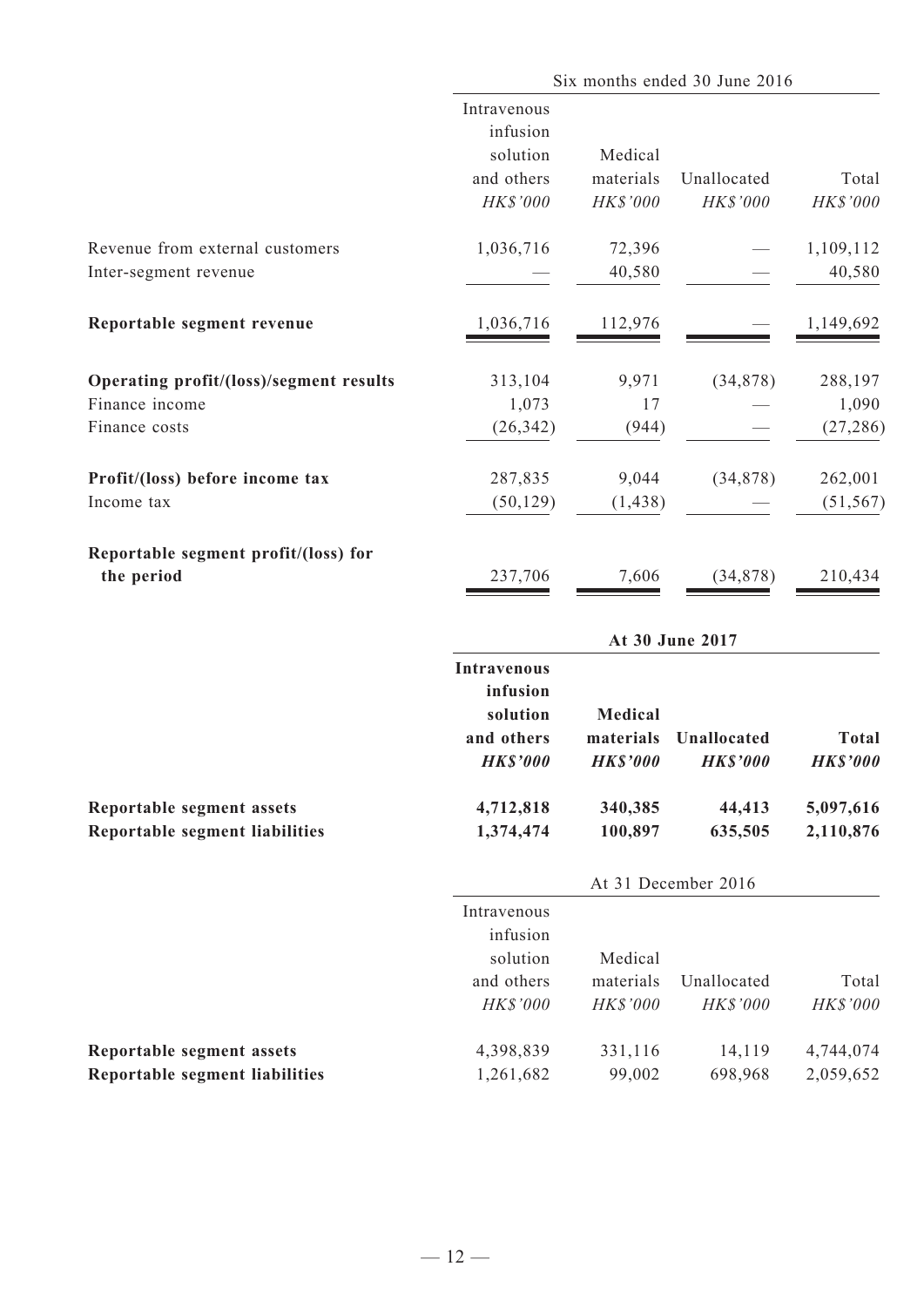#### **4. Profit before taxation**

Profit before taxation is arrived at after charging/(crediting):

|                                                             | Six months ended 30 June |          |
|-------------------------------------------------------------|--------------------------|----------|
|                                                             | 2017                     | 2016     |
|                                                             | <b>HK\$'000</b>          | HK\$'000 |
| <b>Finance income and costs</b><br>$\left( a\right)$        |                          |          |
| Financial income:                                           |                          |          |
| - Interest income on bank deposits                          | (1, 337)                 | (1,090)  |
| Financial costs:                                            |                          |          |
| - Interest expenses of borrowings                           | 23,054                   | 26,984   |
| — Other bank charges                                        | 119                      | 1,355    |
| - Net foreign exchange loss                                 | 2                        | 2,052    |
|                                                             | 23,175                   | 30,391   |
| Less: Interest expenses capitalised into qualifying assets* |                          | (3,105)  |
| <b>Financial costs</b>                                      | 23,175                   | 27,286   |
| Financial costs - net                                       | 21,838                   | 26,196   |

\* During the six months ended 30 June 2016, the borrowing costs have been capitalised at a rate of 5.24% per annum.

# *(b) Other items*

| $Loss/(gain)$ on disposal of property, plant and equipment | 273     | (1,091)   |
|------------------------------------------------------------|---------|-----------|
| Government grants                                          | (2,784) | (45, 688) |
| Depreciation of property, plant and equipment              | 116,523 | 111,186   |
| Amortisation of intangible assets                          | 6,574   | 4,887     |
| Amortisation of land use rights                            | 2,934   | 3,173     |
| Research and development costs                             | 27,829  | 21,588    |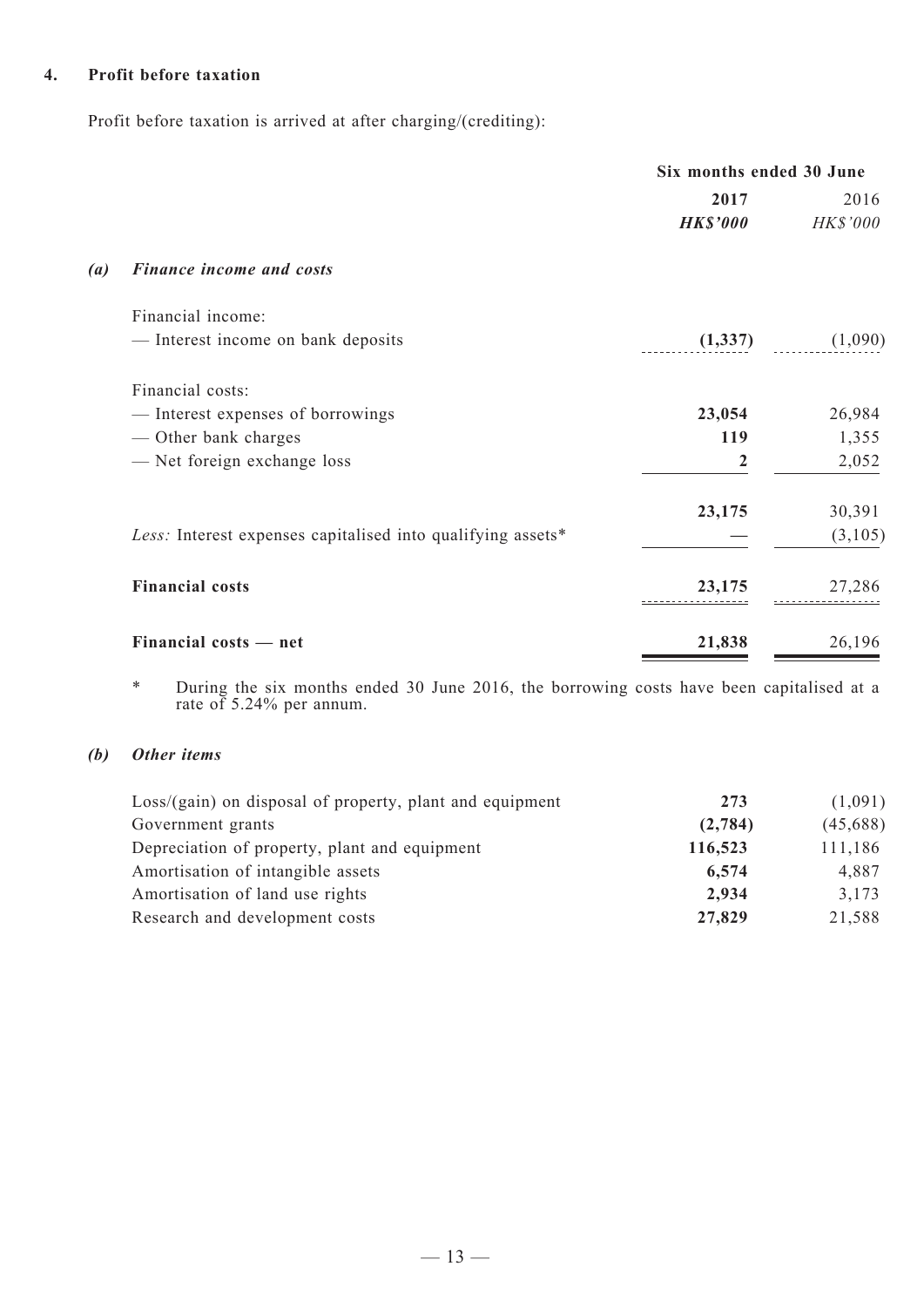|                                                  | Six months ended 30 June |          |
|--------------------------------------------------|--------------------------|----------|
|                                                  | 2017                     | 2016     |
|                                                  | <b>HK\$'000</b>          | HK\$'000 |
| Current tax — PRC corporate income tax $("CIT")$ | 66,573                   | 49,755   |
| Deferred taxation                                | (943)                    | 1,812    |
|                                                  | 65,630                   | 51,567   |

All subsidiaries of the Company established and operated in PRC are subject to the PRC CIT at an applicable rate of 25%.

Shijiazhuang No. 4 Pharmaceutical Co., Ltd., Jiangsu Best New Medical Material Co., Ltd. ("Jiangsu Best") and Hebei Guolong Pharmaceutical Co., Ltd. have been certified as High and New Technology Enterprises in 2015, 2014 and 2014, respectively. According to the tax incentives rules of the CIT Law of the People's Republic of China (the "CIT Law") for High and New Technology Enterprises, these entities are subject to preferential income tax rate of 15% for three years.

The CIT law and its relevant regulations also impose a withholding tax at 10% on the foreign investors with respect to dividend distributions made out of the PRC entities from earnings accumulated from 1 January 2008, unless the foreign investors meet certain requirements specified in the relevant tax regulations in the PRC and accordingly are entitled to a preferential rate of 5%. Deferred tax liabilities have been provided for in this regard based on the expected dividends to be distributed from the Group's PRC subsidiaries in the foreseeable future in respect of the profits generated since 1 January 2008.

Taxation for other entities of the Group is charged at their respective applicable income tax rates ruling in the relevant jurisdictions.

# **6. Earnings per share**

#### **(a) Basic earnings per share**

The calculation of basic earnings per share is based on the profit attributable to ordinary equity shareholders of the Company of HK\$288,016,000 for the six months ended 30 June 2017 (six months ended 30 June 2016: HK\$210,428,000) and the weighted average of 2,839,915,000 ordinary shares (six months ended 30 June 2016: 2,815,760,000 ordinary shares) in issue during the interim period.

#### **(b) Diluted earnings per share**

The calculation of diluted earnings per share is based on the profit attributable to equity shareholders of the Company of HK\$288,016,000 for the six months ended 30 June 2017 (six months ended 30 June 2016: HK\$210,428,000) and the weighted average shares of 2,883,286,000 shares for the six months ended 30 June 2017 (six months ended 30 June 2016: 2,836,652,000 ordinary shares) after adjusting for the effects of dilutive potential ordinary shares under the Company's share option scheme, calculated as follows: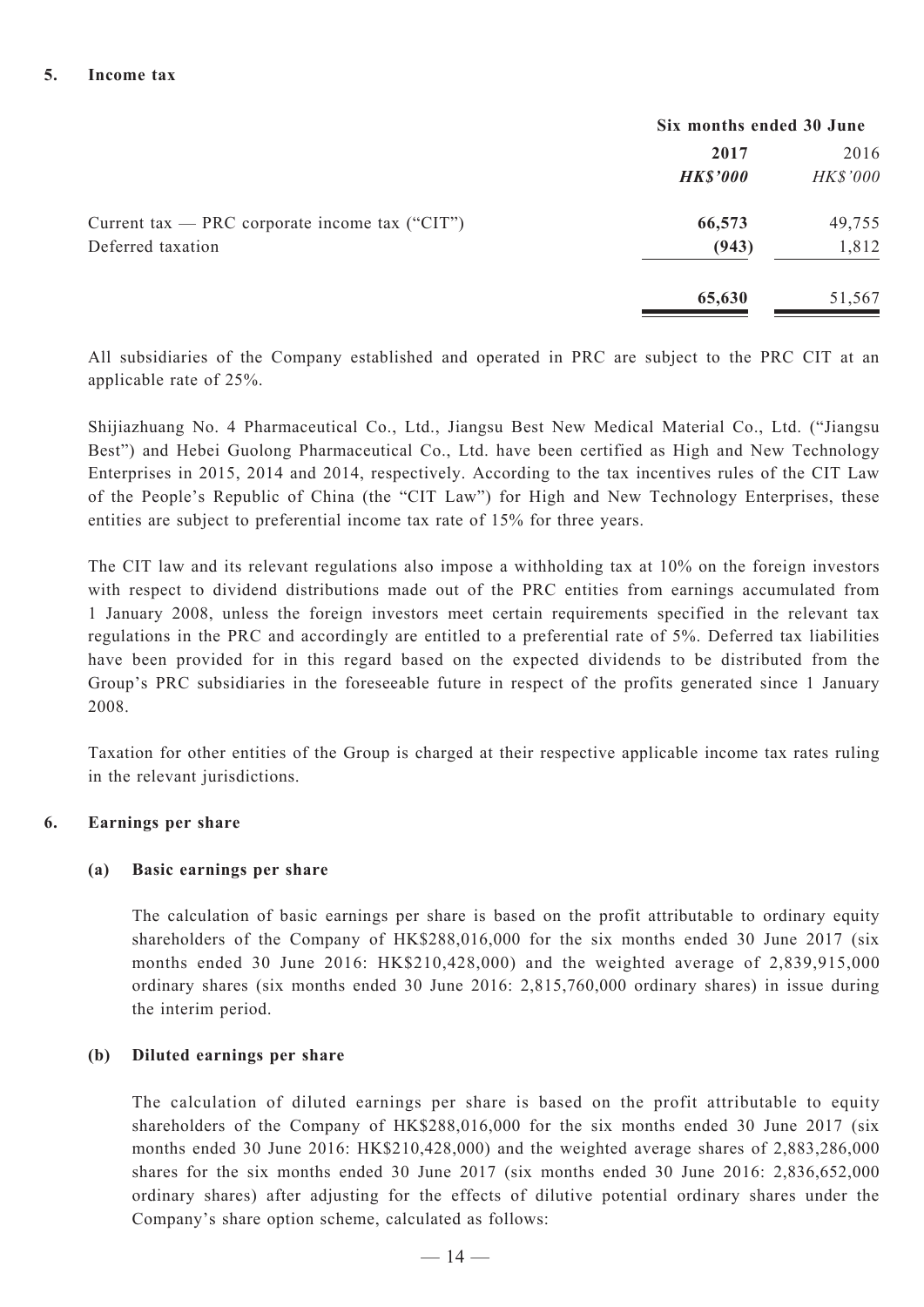#### *(i) Weighted average number of ordinary shares (diluted)*

|                                                      | Six months ended 30 June |           |  |
|------------------------------------------------------|--------------------------|-----------|--|
|                                                      | 2017                     | 2016      |  |
|                                                      | $\boldsymbol{v}$         | 000'      |  |
| Weighted average number of ordinary shares at        |                          |           |  |
| 30 June (basic)                                      | 2,839,915                | 2,815,760 |  |
| Effect of deemed issue of shares under the Company's |                          |           |  |
| share option scheme                                  | 43,371                   | 20,892    |  |
| Weighted average number of ordinary shares at        |                          |           |  |
| 30 June (diluted)                                    | 2,883,286                | 2,836,652 |  |

### **7. Trade and bills receivables**

As of the end of the reporting period, the ageing analysis of trade debtors and bills receivables, based on the invoice date (or date of revenue recognition, if earlier) and net of allowance for doubtful debts, is as follows:

|                                    | 30 June         | 31 December |
|------------------------------------|-----------------|-------------|
|                                    | 2017            | 2016        |
|                                    | <b>HK\$'000</b> | HK\$'000    |
| Within 3 months                    | 863,110         | 719,969     |
| 4 to 6 months                      | 114,890         | 109,746     |
| 7 to 12 months                     | 40,250          | 31,045      |
| 1 to 2 years                       | 2,084           | 1,017       |
|                                    | 1,020,334       | 861,777     |
| Less: Allowance for doubtful debts | (4,270)         | (4,390)     |
|                                    | 1,016,064       | 857,387     |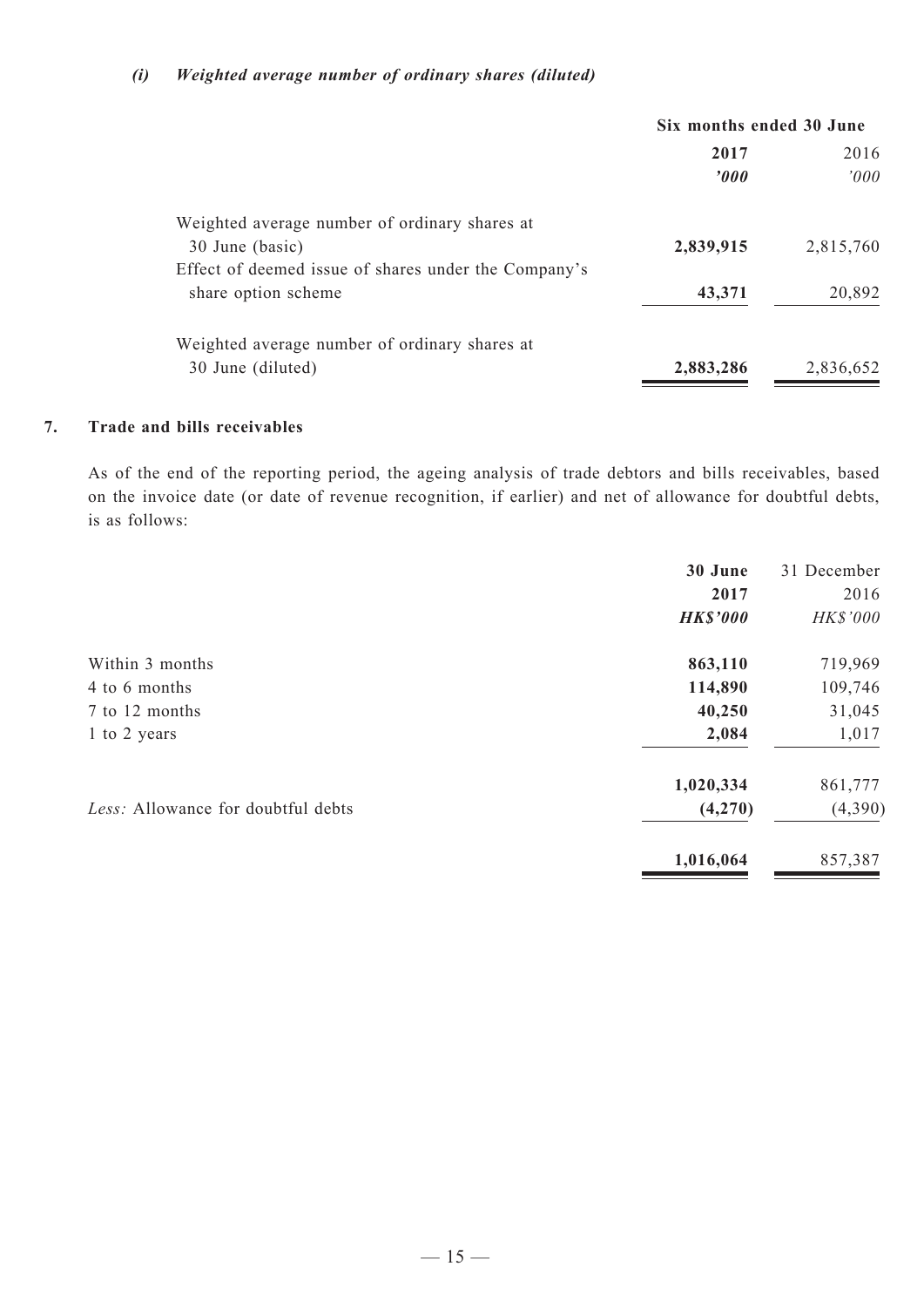#### **8. Trade payables**

As of the end of the reporting period, the ageing analysis of trade payables, based on the invoice date, is as follows:

|                   | 30 June         | 31 December |
|-------------------|-----------------|-------------|
|                   | 2017            | 2016        |
|                   | <b>HK\$'000</b> | HK\$'000    |
| Within 3 months   | 137,245         | 157,751     |
| 4 to 6 months     | 12,217          | 9,761       |
| 7 to 12 months    | 6,086           | 3,490       |
| 1 to 3 years      | 1,121           | 1,917       |
| More than 3 years | 698             | 827         |
|                   | 157,367         | 173,746     |

#### **9. Capital, reserves and dividends**

#### **(a) Dividends**

#### *(i) Dividends payable to equity shareholders attributable to the interim period*

|                                              | Six months ended 30 June |                 |
|----------------------------------------------|--------------------------|-----------------|
|                                              | 2017                     | 2016            |
|                                              | <b>HK\$'000</b>          | <b>HK\$'000</b> |
| Interim dividend declared and paid after the |                          |                 |
| interim period, of HK3.0 cents per share     |                          |                 |
| $(30$ June 2016: HK2.5 cents per share)      | 85,199                   | 71.115          |

The interim dividend has not been recognised as a liability at the end of the reporting period.

*(ii) Dividends payable to equity shareholders attributable to the previous financial year, approved and paid during the interim period.*

|                                                        | Six months ended 30 June |                 |  |
|--------------------------------------------------------|--------------------------|-----------------|--|
|                                                        | 2017                     | 2016            |  |
|                                                        | <b>HK\$'000</b>          | <b>HK\$'000</b> |  |
| Final dividend proposed after the end of the reporting |                          |                 |  |
| period of HK3.0 cents per share (30 June 2016: nil)    | 85,200                   |                 |  |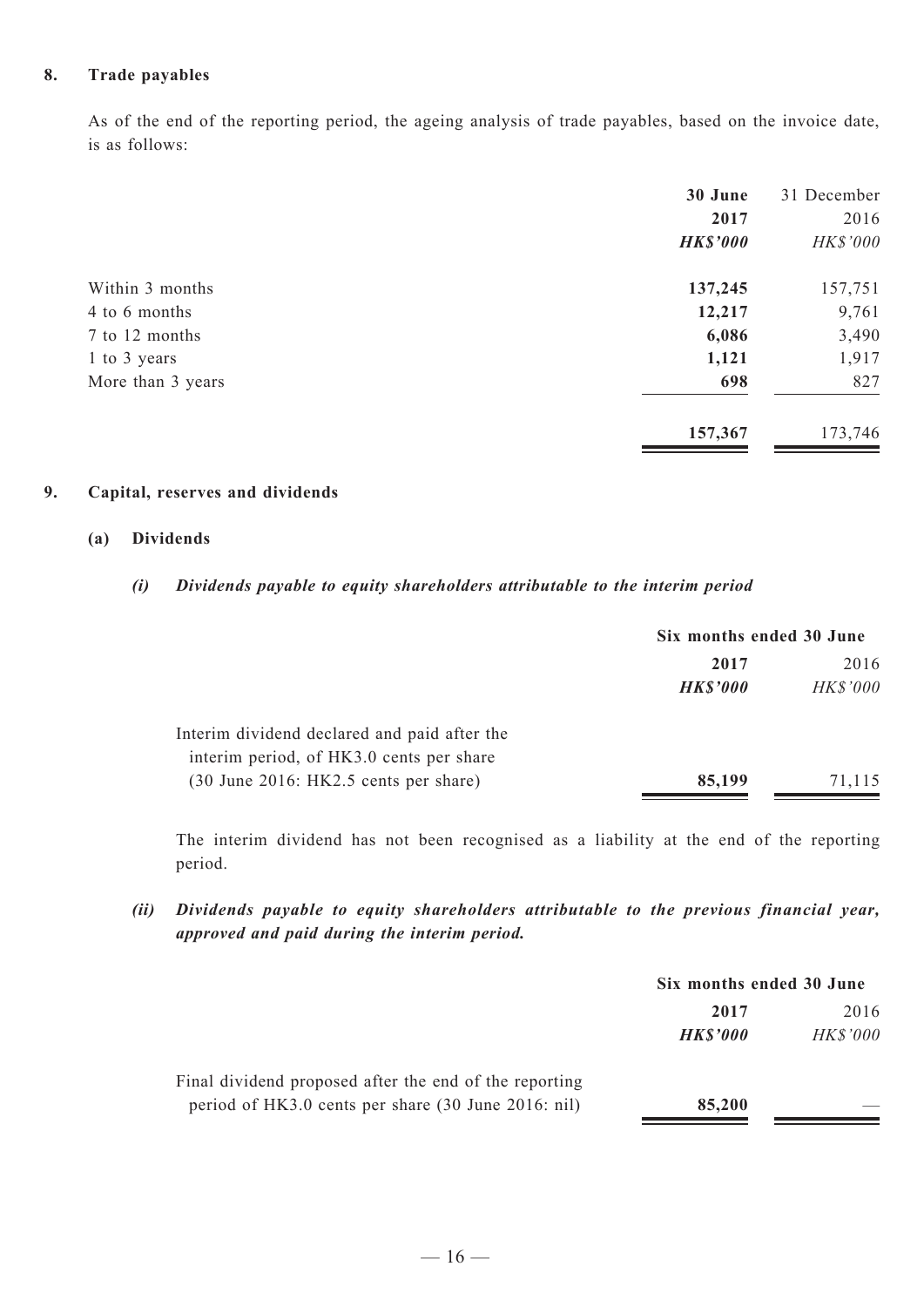#### **(b) Cancellation of shares**

In January 2017, 4,654,000 ordinary shares were cancelled in accordance with the Companies Law of the Cayman Islands, which were repurchased in December 2016 (six months ended 30 June 2016: 1,018,000 ordinary shares were repurchased and cancelled).

### **(c) Equity settled share-based transactions**

During the six months ended 30 June 2017, no share options were granted or exercised.

During the six months ended 30 June 2016, (i) 122,000,000 share options were granted to Mr. Qu Jiguang at a consideration of HK\$1.00. Each option entitles the holder to subscribe for one ordinary share of the Company with an exercise price of HK\$2.58; and (ii) 15,000,000 share options were exercised by a management staff of the Group, who is not a director of the Company with an exercise price of HK\$1.98 for 15,000,000 ordinary shares in the Company at a total consideration of HK\$29,700,000.

### **(d) Shares issued upon acquisition of a subsidiary**

On 11 April 2016, the Company issued 28,436,000 ordinary shares of the Company to the former owners of Jiangsu Best at the issue price of HK\$2.429 per share as part of the consideration in relation to the acquisition of 100% equity interests in Jiangsu Best.

Further details were respectively set out in the Company's announcements dated 1 September 2015, 29 December 2015, 31 March 2016 and 11 April 2016.

# **MANAGEMENT DISCUSSION AND ANALYSIS Business Review**

SSY Group Limited (the "Company") and its subsidiaries (together, the "Group") are principally engaged in the research, development, manufacturing and selling of a wide range of pharmaceutical products, which includes finished medicines of mainly intravenous infusion solution to hospitals and distributors, bulk pharmaceuticals and medical materials. The Group has manufacturing plants in Hebei Province and Jiangsu Province, the People's Republic of China (the "PRC"), and sells to customers mainly in the PRC.

For the six months ended 30 June 2017, the review on the Group's business performance and financial performance are contained in the Chairman's statement under section headed "BUSINESS REVIEW" and in this Management Discussion and Analysis under section headed "FINANCIAL PERFORMANCE REVIEW" respectively. The future development in the Group's business is discussed in the Chairman's statement under section headed "PROSPECTS FOR DEVELOPMENT".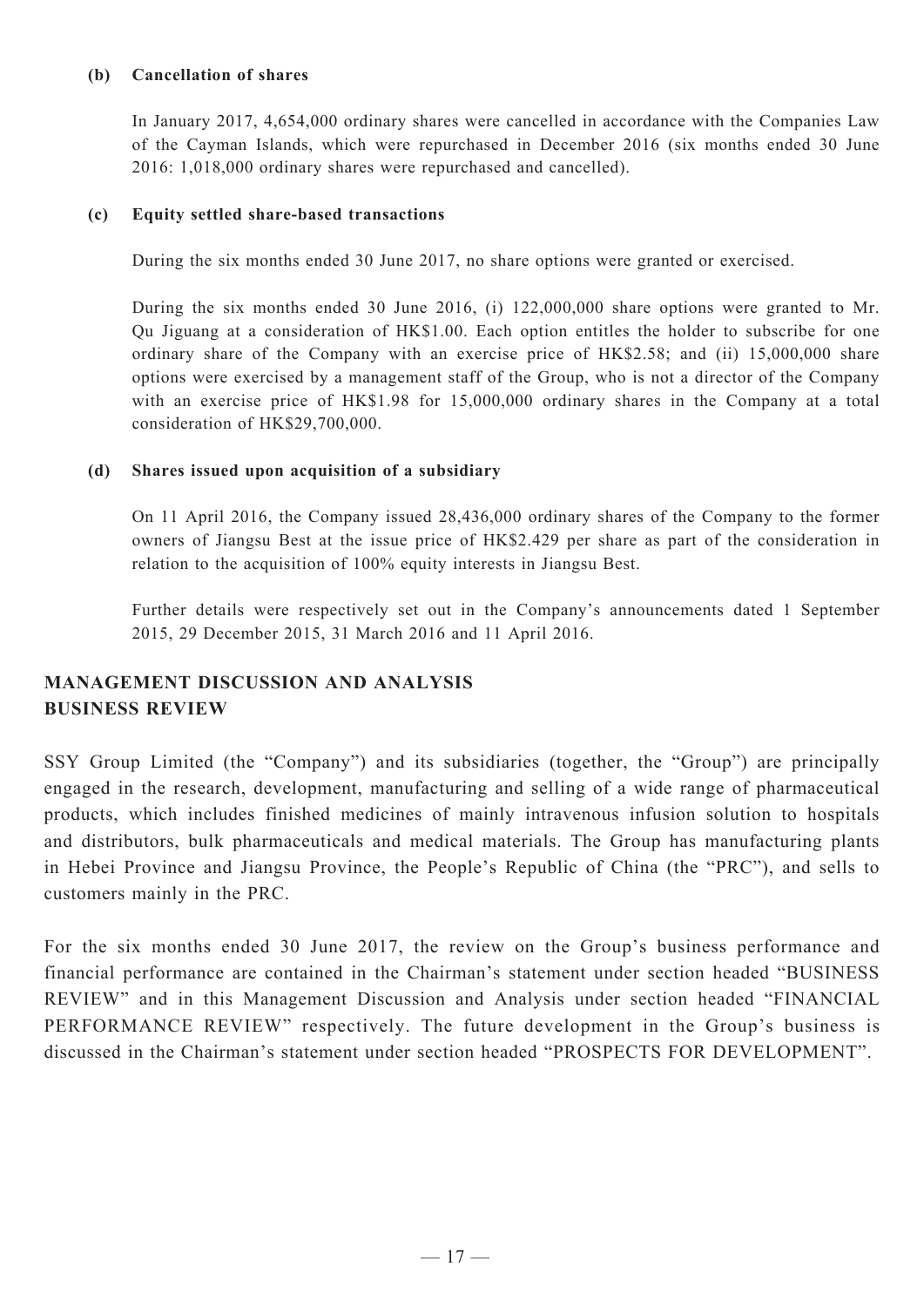# **FINANCIAL PERFORMANCE REVIEW**

### **Revenue**

The Group's intravenous infusion solution products are mainly manufactured and sold by Shijiazhuang No. 4 Pharmaceutical Co., Ltd. ("Shijiazhuang No. 4 Pharma"), a wholly owned subsidiary. There are different forms of packing in intravenous infusion products including Non-PVC Soft Bag, Upright Soft Bag, PP Plastic Bottle and Glass Bottle. The Group's medical materials are mainly manufactured and sold by Jiangsu Best New Medical Material Co., Ltd. ("Jiangsu Best"), which was also a wholly owned subsidiary in the Group.

Majority of the Group's sales are conducted in the PRC and are denominated in Renminbi ("RMB"), which depreciated by approximately 4.6% when translated into Hong Kong dollars ("HK\$") for the six months ended 30 June 2017 as compared with that for corresponding period of last year. Nevertheless, revenue of the Group for the six months ended 30 June 2017 increased by 19.5% from HK\$1,109,112,000 in corresponding period of last year to HK\$1,325,337,000. Among which, revenue from intravenous infusion solution accounted for HK\$1,187,378,000 (30 June 2016: HK\$964,042,000), representing an increase of 23.2% as compared with corresponding period of last year. Among which, revenue from Non-PVC Soft Bag and Upright Soft Bag Infusion Solution were HK\$666,453,000 and HK\$146,307,000 respectively, totalling HK\$812,760,000, an increase of 32.5% as compared with corresponding period of last year and accounted for 68.4% of revenue from intravenous infusion solution; revenue from PP Plastic Bottle Infusion Solution was HK\$257,181,000 an increase of 7.2% as compared with corresponding period of last year and accounted for 21.7% of revenue from intravenous infusion solution; revenue from Glass Bottle Infusion Solution was HK\$117,437,000, an increase of 6.1% as compared with corresponding period of last year and accounted for 9.9% of revenue from intravenous infusion solution.

With the increasing demand in the high quality intravenous infusion solution products in the PRC, the Group will keep focusing its production in Non-PVC Soft Bag and Upright Soft Bag Infusion Solution.

# **Cost of Sales**

The Group's cost of sales increased by 6.8% to HK\$597,206,000 for the six months ended 30 June 2017 as compared to the corresponding period last year of HK\$559,039,000. The cost of direct materials, direct labour and other costs represented approximately 54%, 14% and 32% of the total cost of sales respectively, while their comparative percentages for the corresponding period last year were 53%, 15% and 32% respectively.

#### **Gross Profit Margin**

For the six months ended 30 June 2017, the Group recorded a total gross profit of HK\$728,131,000 (30 June 2016: HK\$550,073,000). Overall gross profit margin increased by 5.3 percentage point to 54.9% for the six months ended 30 June 2017, from 49.6% for the corresponding period last year. The increase of gross profit margin was mainly due to a better product mix from products with higher profit margins and the Group's continuous cost control measures.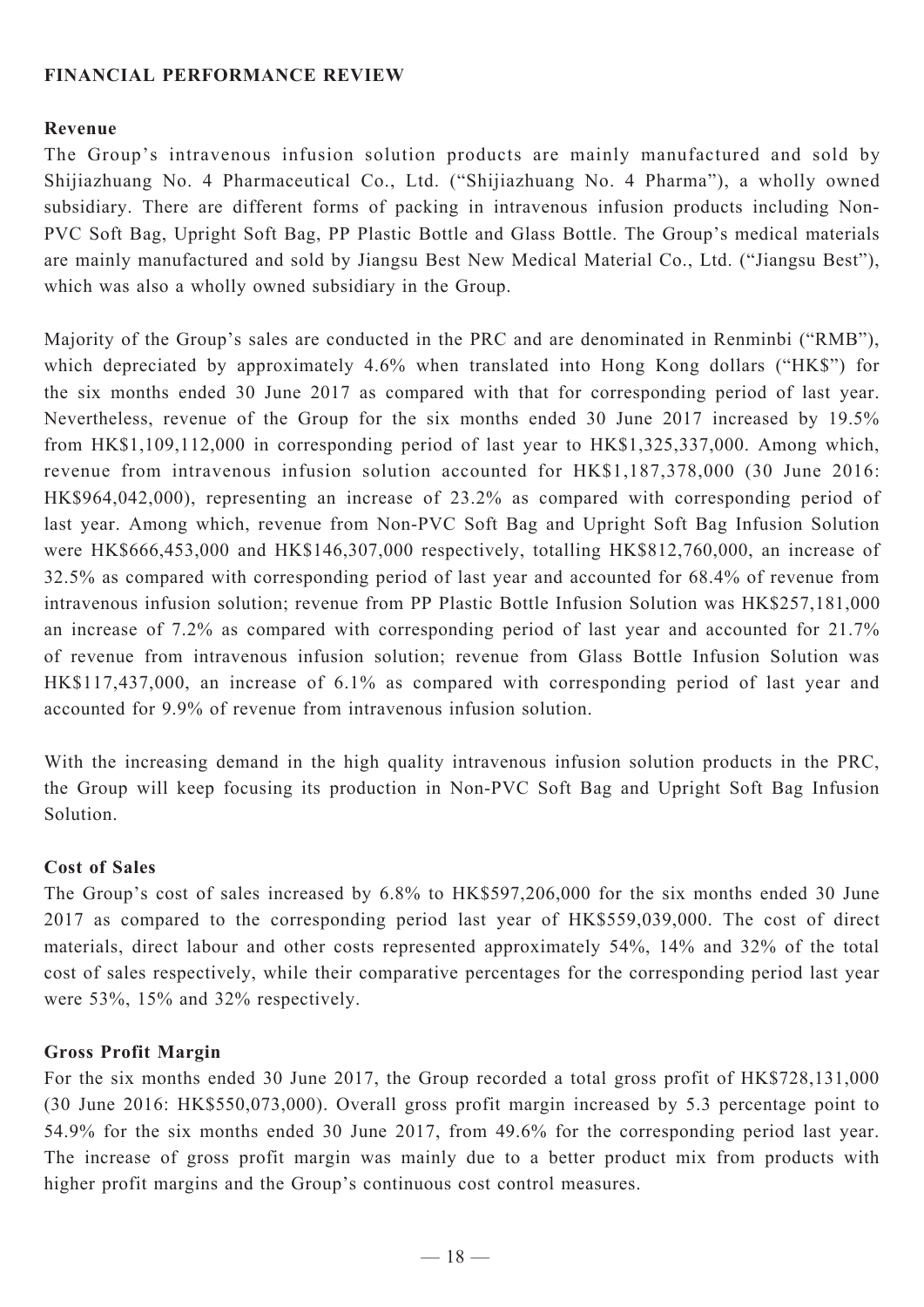### **Other Net Income**

For the six months ended 30 June 2017, the Group's other net income reduced to approximately HK\$2,511,000 (30 June 2016: HK\$46,779,000) due to a smaller sum of government grants.

# **Selling And Distribution Costs**

For the six months ended 30 June 2017, selling and distribution costs amounted to approximately HK\$233,594,000 (30 June 2016: HK\$157,257,000), which mainly consisted of transportation cost of approximately HK\$161,107,000 (30 June 2016: HK\$124,021,000), advertising expenses of approximately HK\$22,051,000 (30 June 2016: HK\$1,851,000), salary expenses for sales and marketing staff of approximately HK\$18,678,000 (30 June 2016: HK\$12,478,400) as well as travelling and other disbursements of approximately HK\$13,406,000 (30 June 2016: HK\$9,797,000).

Selling and distribution expenses increased by 48.5% for the six months ended 30 June 2017 as compared with that of the corresponding period last year mainly due to increases in transportation cost, advertising expenses as well as salary expenses of sales and marketing staff as a result of an expanded sales coverage.

### **General And Administrative Expenses**

For the six months ended 30 June 2017, general and administrative expenses was approximately HK\$121,755,000 (30 June 2016: HK\$150,209,000) which mainly comprised of salaries expenses for the administrative staff of approximately HK\$50,949,000 (30 June 2016: HK\$47,799,000) as well as depreciation and amortisation expenses of approximately HK\$36,662,000 (30 June 2016: HK\$32,291,000).

The decrease of 18.9% in general and administrative expense as compared to that of the corresponding period last year was mainly due to the absence of expense for grant of options during the six months ended 30 June 2017, whereas there was a one-off expense of approximately HK\$26,686,000 incurred in the corresponding period last year.

# **Profit From Operations**

For the six months ended 30 June 2017, the Group's profit from operations amounted to HK\$375,293,000, representing an increase of 29.7% as compared to HK\$289,386,000 of the corresponding period last year, with operating profit margin (defined as profit from operations divided by total revenue) increased to 28.3% as compared to 26.1% of the corresponding period last year mainly due to a better product mix from products with higher profit margins.

# **Finance Costs**

The Group's finance costs amounted to HK\$23,175,000 for the six months ended 30 June 2017 (30 June 2016: HK\$27,286,000), which are mainly related to bank borrowings. The decrease in finance costs by 15.1% was mainly due to the decrease in average bank loan interest rate as compared to the corresponding period last year.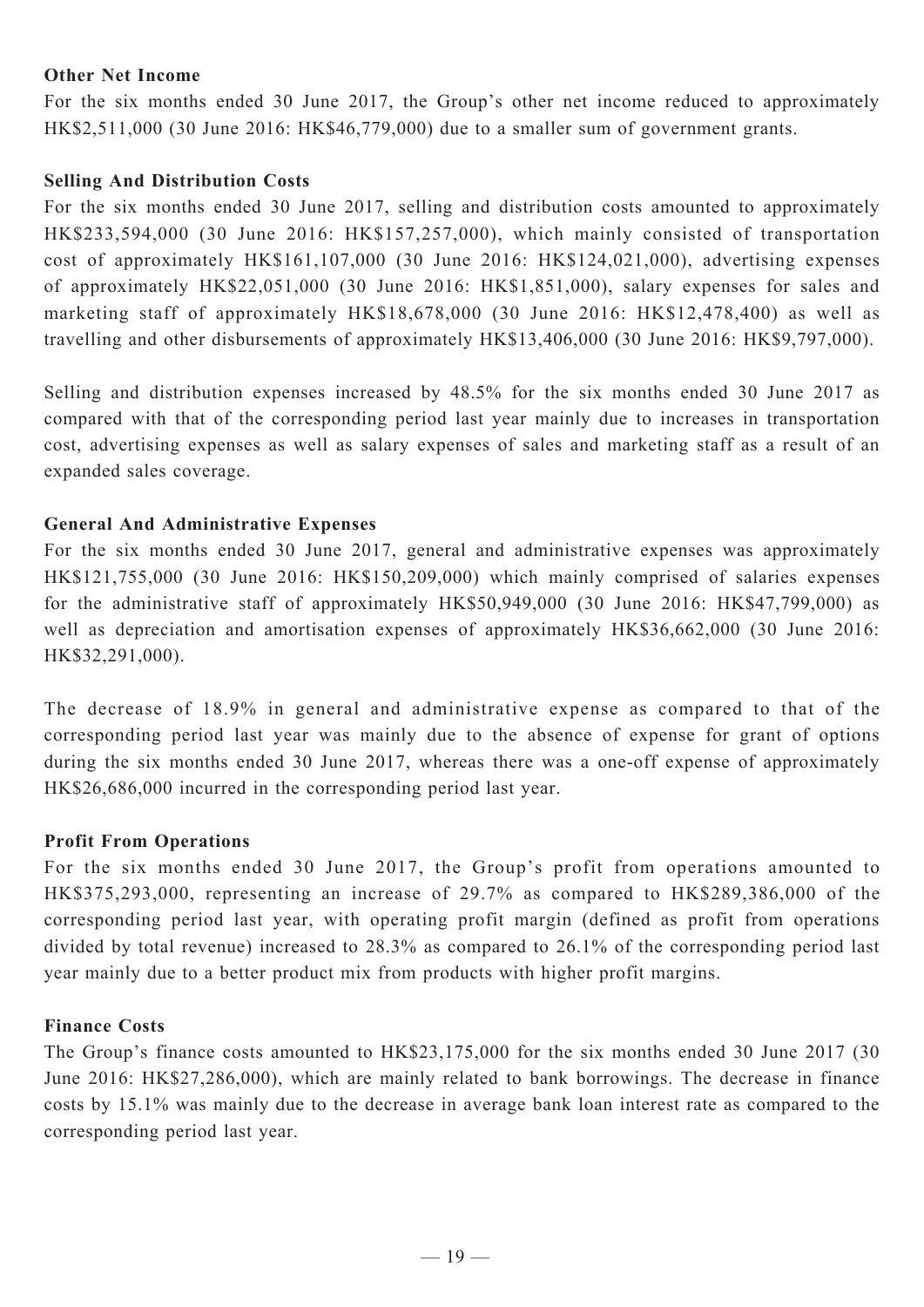# **Income Tax Expense**

Shijiazhuang No. 4 Pharma, Jiangsu Best and Hebei Guolong Pharmaceutical Co., Ltd. were qualified as the High and New Technology Enterprise and entitled to a 15% preferential Mainland China Corporate Income Tax ("CIT") rate in both 2017 and 2016. For the six months ended 30 June 2017, the income tax expense increased by 27.3% to HK\$65,630,000 (30 June 2016: HK\$51,567,000) mainly due to a higher profit before taxation of the Group as compared to the corresponding period last year.

# **Profit Attributable To Equity Shareholders**

The profit attributable to equity shareholders of the Company for the six months ended 30 June 2017 increased by 36.9% to HK\$288,016,000 (30 June 2016: HK\$210,428,000) and the net profit margin (defined as profit attributable to equity shareholders of the Company for the period divided by total revenue) increased to 21.7% from 19.0% for the corresponding period last year.

# **Interim Dividend**

The Directors resolved to pay on 21 September 2017 an interim dividend of HK3 cents per share (amounting to a total of approximately HK\$85,199,000) for the six months ended 30 June 2017 (30 June 2016: HK2.5 cents per share) to the shareholders named in the register of members of the Company on 8 September 2017.

# **LIQUIDITY, FINANCIAL RESOURCES AND CAPITAL STRUCTURE**

The Group primarily finances its working capital and other capital requirements by net cash generated from operating activities and resorts to external financing including both long-term and short-term bank borrowings from time to time in case the projected operating cash flow is insufficient to meet the capital requirements.

As at 30 June 2017, the cash and cash equivalents aggregated to HK\$469,950,000 (31 December 2016: HK\$447,036,000), mostly are denominated in RMB.

As at 30 June 2017, the carrying amounts of the borrowings amounted to HK\$1,646,508,000 (31 December 2016: HK\$1,567,863,000), of which HK\$809,457,000 (31 December 2016: HK\$758,690,000) and HK\$837,051,000 (31 December 2016: HK\$809,173,000) are denominated in RMB and Hong Kong dollars respectively.

Gearing ratio (defined as bank borrowings less cash and cash equivalents divided by total capital less non-controlling interests) slightly decreased from 29.5% as at 31 December 2016 to 28.3% as at 30 June 2017 mainly due to increase in the Group's net asset value as at 30 June 2017 as compared to 31 December 2016.

Current ratio (defined as current assets divided by current liabilities) slightly decreased from 1.53 as at 31 December 2016 to 1.42 as at 30 June 2017.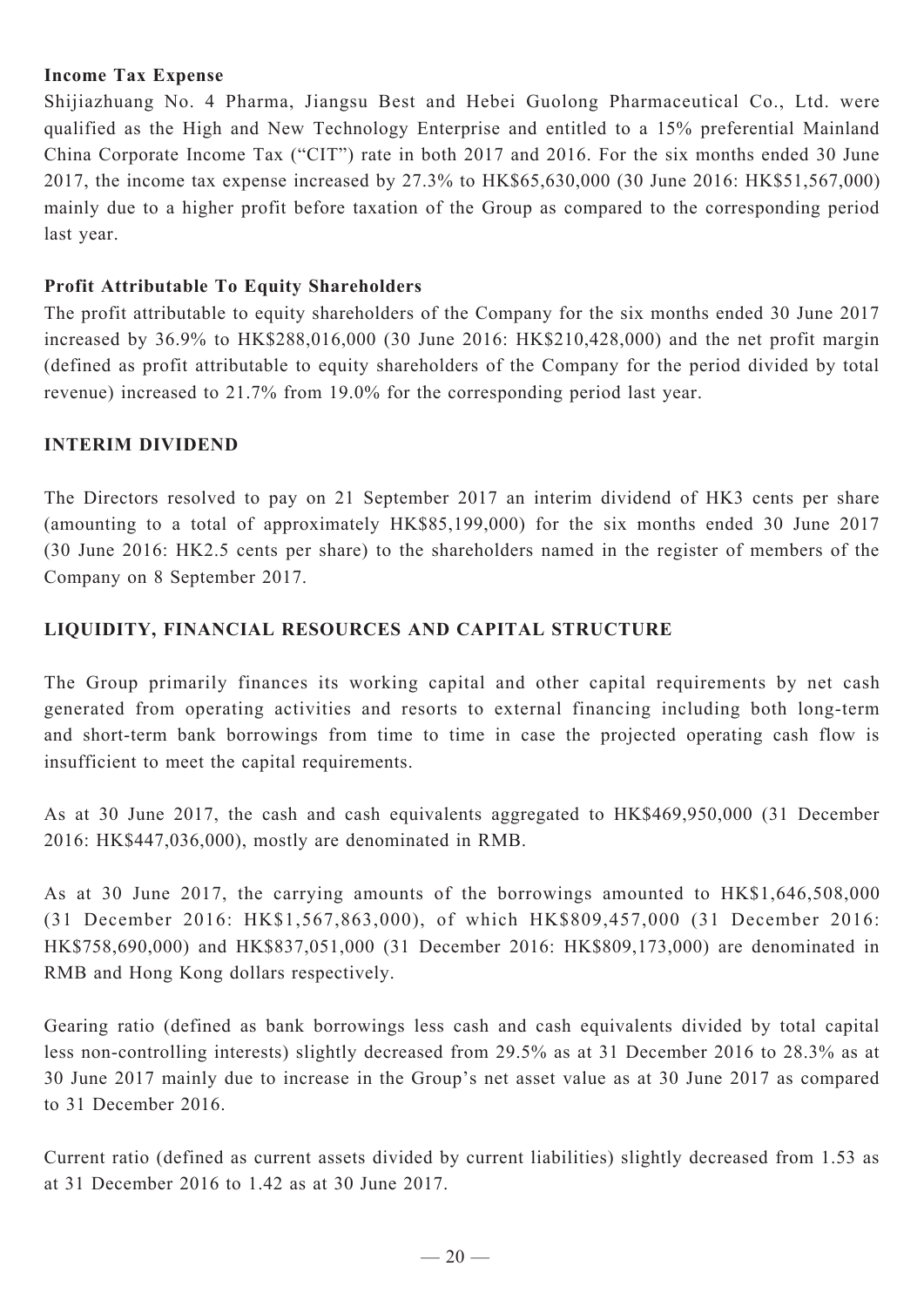# **EMPLOYEES AND REMUNERATION POLICY**

As at 30 June 2017, the Group had approximately 3,500 employees, most of whom were based in the PRC. The number of workers employed by the Group varies from time to time depending on its needs. The remuneration policy of employees other than executive Directors and senior management is based on industry practice and is periodically reviewed by executive Directors or senior management. Apart from social insurance and in-house training programmes, discretionary bonuses and share options may be awarded to employees according to the assessment of individual performance.

The remuneration policy of executive Directors and senior management are reviewed and recommended for the Board's approval by the Remuneration Committee. The remuneration package is reviewed with reference to the Board's corporate goals and objectives, prevailing market practice, duties and responsibilities of the individual executive Director or senor management and his/her contribution to the Group.

The total remuneration cost incurred by the Group for the six months ended 30 June 2017 was approximately HK\$152,416,000 (30 June 2016: HK\$171,965,000).

# **CHARGE ON ASSETS**

As at 30 June 2017, the Group's land use right with carrying amount of HK\$19,552,000 (31 December 2016: HK\$19,241,000) and the Group's property, plant and equipments with carrying amount of HK\$28,041,000 (31 December 2016: HK\$28,979,000) were pledged as collateral for the Group's borrowings.

# **FOREIGN EXCHANGE RISK**

Majority of the Group's businesses are operated in the PRC and are denominated in RMB. Except for the foreign currency translation risk arising from the translation into Hong Kong dollars for the financial statements of subsidiaries with the functional currencies of RMB, the Group does not expect any materially adverse effects of the exchange rate fluctuation. Hence, no financial instrument for hedging was employed. Nevertheless, the Group is closely monitoring the financial market and would consider appropriate measures if required.

As at the following dates, the exchange rates of converting Hong Kong dollars into RMB (as calculated in Hong Kong dollars) were:

| 1 January $2016$ | 0.83778 |
|------------------|---------|
| 30 June 2016     | 0.85467 |
| 1 January 2017   | 0.89451 |
| 30 June 2017     | 0.86792 |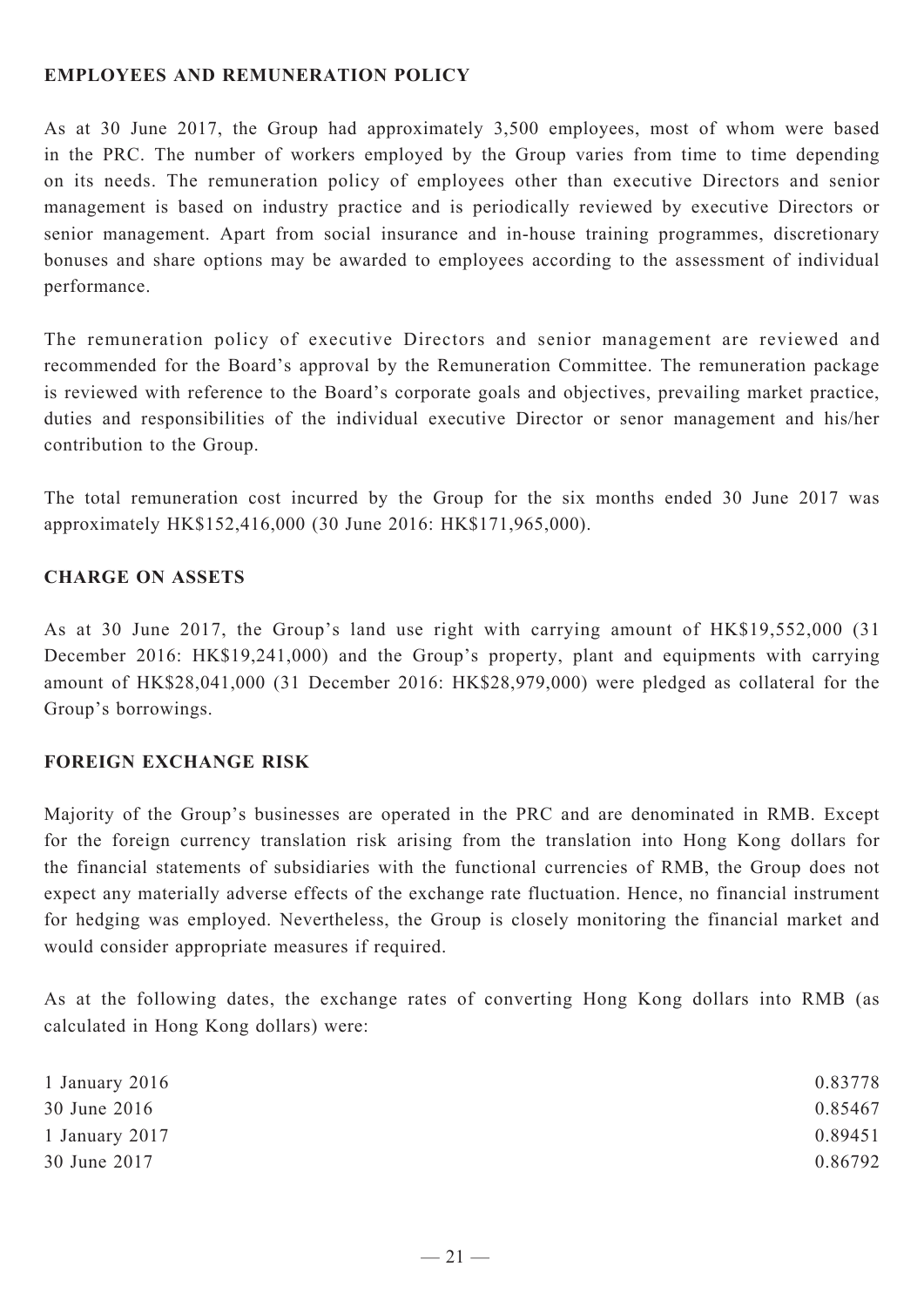# **Material acquisitions and disposals**

There was no material acquisition or disposal of subsidiaries or associates during the six months ended 30 June 2017.

# **CONTINGENT LIABILITIES**

As at 30 June 2017, the Group did not have any significant contingent liabilities.

### **PURCHASE, SALE OR REDEMPTION OF SECURITIES**

Neither the Company nor any of its subsidiaries has redeemed, purchased or sold any of the Company's listed securities for the six months ended 30 June 2017.

### **SHARE OPTION SCHEME**

As approved by an ordinary resolution passed by the shareholders at the Extraordinary General Meeting held on 20 September 2012, the Board had terminated the old share option scheme adopted on 16 October 2005 and adopted the existing share option scheme ("Share Option Scheme").

Share Option Scheme is valid and remains in force for a period of 10 years from 20 September 2012 (the "Scheme Period") unless terminated earlier by shareholders in general meeting. The purpose of Share Option Scheme is to enable the Board to grant share options to the Eligible Person as defined in Share Option Scheme including, among others, the directors, employee or proposed employee, consultants or advisers of or to the Company or its subsidiaries or any entity in which the Group holds an equity interest, as incentives or rewards for their contribution or potential contribution to the development and growth of the Group. The provisions of Share Option Scheme comply with the requirements of Chapter 17 of the Rules Governing the Listing of Securities on the Stock Exchange (the "Listing Rules").

Pursuant to Share Option Scheme, the offer for grant of options ("Offer") must be accepted within 30 days inclusive of the day on which such offer was made, with a payment of HK\$1.00 as consideration for the grant. The exercise price of the share option is to be determined by the Board provided always that it shall be at least the higher of (i) the closing price of the shares as stated in the daily quotations sheet issued by the Stock Exchange for the date of offer of grant, which must be a business day; and (ii) the average closing price of the shares as stated in the daily quotations sheets issued by the Stock Exchange for the five business days immediately preceding the date of offer of grant provided that the option price per share shall in no event be less than the nominal amount of one share. The share options are exercisable at any time during a period as the Board may determine in granting the share options but in any event shall not exceed 10 years from the date of Offer, subject to the terms and conditions of Share Option Scheme and any conditions of grant as may be stipulated by the Board.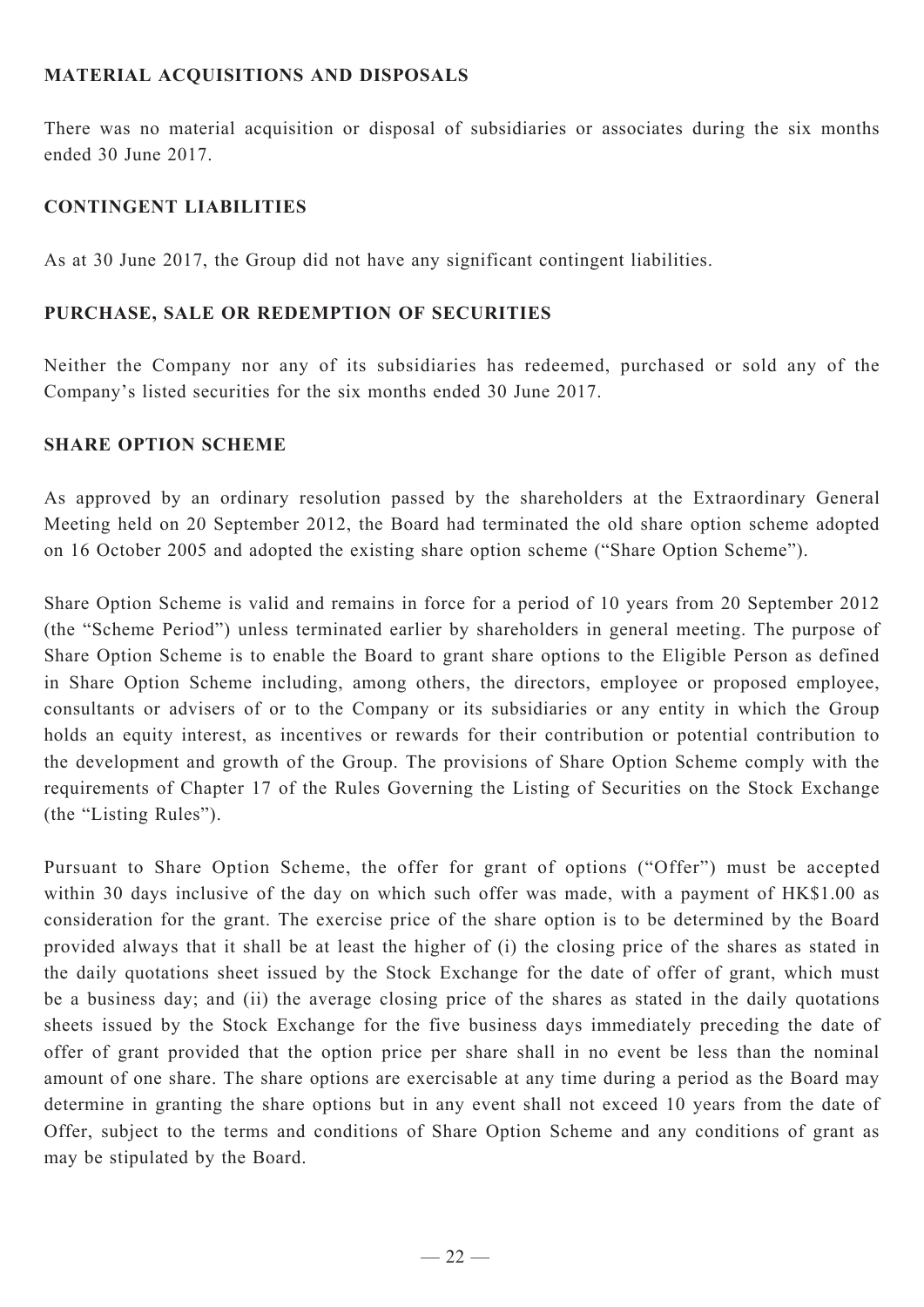The aggregate number of shares which may be issued upon exercise of all outstanding options granted and yet to be exercised under Share Option Scheme and any other schemes shall not exceed 30% of the issued share capital of the Company from time to time. The maximum number of shares issuable upon exercise of all options to be granted Share Option Scheme and any other schemes as from the commencement of the Scheme Period must not, in aggregate, exceed 10% of the shares in issue as at 20 September 2012 (the "Scheme Mandate Limit"). The Scheme Mandate Limit may be refreshed at any time by obtaining approval of the shareholders in general meeting provided that the new limit under the refreshed Scheme Mandate Limit must not exceed 10% of the issued share capital of the Company at the date of the shareholders' approval. The maximum number of shares issued and to be issued upon exercise of the options granted under Share Option Scheme and any other schemes to any of the Eligible Person (including cancelled, exercised and outstanding options) in any 12-month period up to the date of grant shall not exceed 1% of issued share capital of the Company unless shareholders' approval is obtained under the terms of Share Option Scheme.

On 19 October 2015, the Company granted a total of 122,000,000 share options to two executive directors of the Company and other management staff of the Group under Share Option Scheme, representing about 4.33% of the issued share capital as at the date immediately before share options were granted. The exercise price was HK\$1.98. The exercisable period was from 19 October 2015 to 18 October 2018. During the year ended 31 December 2016, a total of 15,000,000 share options were exercised by one of management staff of the Group who was not a Director of the Company. As a result, a total of 15,000,000 ordinary shares of the Company was issued on 8 June 2016.

On 15 April 2016, the Company granted 122,000,000 share options to Mr. Qu Jiguang, the Chairman and the CEO of the Company, under Share Option Scheme, representing about 4.31% of the issued share capital as at the date immediately before share options were granted. The exercise price was HK\$2.58. The exercisable period was from 15 April 2016 to 14 April 2021. Such grant of share options was approved by the independent shareholders at the annual general meeting held on 27 May 2016.

The refreshment of Scheme Mandate Limit was approved at the annual general meeting held on 27 May 2016. Upon such approval, the Directors were authorised to grant share options to subscribe up to 10% of the issued share capital as at the date of such approval. Pursuant to the Listing Rules and the Share Option Scheme, share options previously granted under the Share Option Scheme (including those outstanding, cancelled, lapsed in accordance with the Share Option Scheme or exercised share options) will not be counted for purpose of calculating the Scheme Mandate Limit as refreshed. The limit on the number of shares which may be issued upon exercise of all outstanding share options granted and yet to be exercised under the Share Option Scheme and any other schemes of the Company must not exceed 30% of the shares in issue from time to time. No share options may be granted under the Share Option Scheme and any other schemes of the Company if this will result in the limit being exceeded.

No share option has been granted, exercised or lapsed for the six months ended 30 June 2017.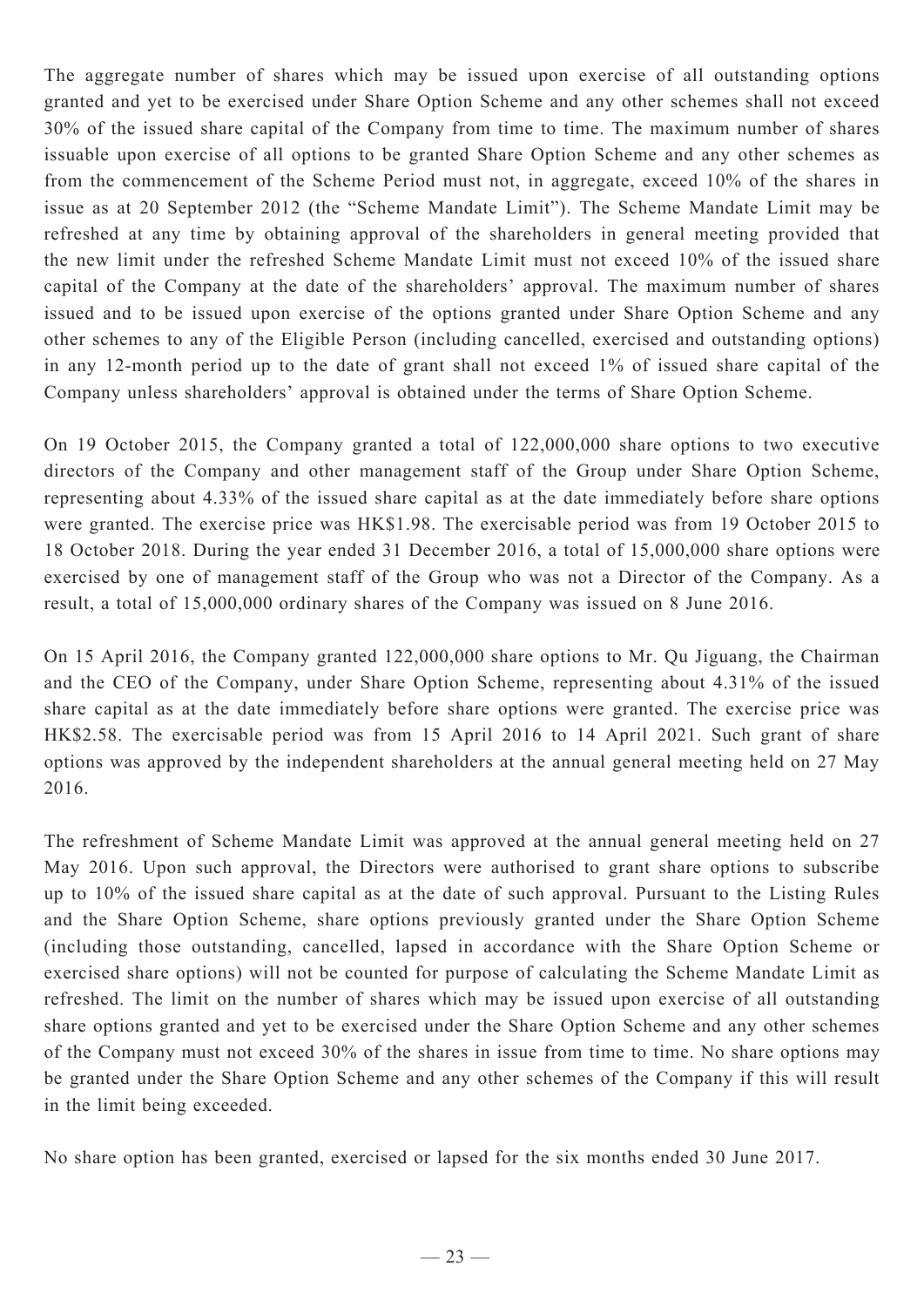The movement of the total number of share options outstanding is shown as follows:

|                                                           | Six months   | Year ended   |
|-----------------------------------------------------------|--------------|--------------|
|                                                           | ended        | 31 December  |
|                                                           | 30 June 2017 | 2016         |
| Outstanding at the beginning of the period/year           | 229,000,000  | 122,000,000  |
| Granted during the period/year                            |              | 122,000,000  |
| Exercised during the period/year                          |              | (15,000,000) |
| Lapsed during the period/year                             |              |              |
| Outstanding and exercisable at the end of the period/year | 229,000,000  | 229,000,000  |

As at 30 June 2017, the share options granted under Share Option Scheme and remained outstanding had an weighted average exercise price of approximately HK\$2.30 (31 December 2016: HK\$2.30) and a remaining contractual life of approximately 2.63 years (31 December 2016: 3.13 years).

The details of share options movements during the six months ended 30 June 2017 are shown as follows:

# **(i) Directors of the Company**

|                  |               |                                    |                                | Number of share options         |                                 |                                          |                                  |
|------------------|---------------|------------------------------------|--------------------------------|---------------------------------|---------------------------------|------------------------------------------|----------------------------------|
| Name of Director | Date of grant | <b>Exercise</b> price<br>per share | Exercisable period             | Outstanding<br>at 1 Jan<br>2017 | Granted<br>during<br>the period | <b>Exercised</b><br>during<br>the period | Outstanding<br>at 30 Jun<br>2017 |
| Mr. Qu Jiguang   | 15 Apr 2016   | HK\$2.58                           | 15 Apr $2016 -$<br>14 Apr 2021 | 122,000,000                     |                                 |                                          | 122,000,000                      |
| Mr. Wang Xianjun | 19 Oct 2015   | HK\$1.98                           | 19 Oct $2015 -$<br>18 Oct 2018 | 24,416,000                      |                                 |                                          | 24,416,000                       |
| Mr. Su Xuejun    | 19 Oct 2015   | HK\$1.98                           | 19 Oct 2015 -<br>18 Oct 2018   | 24,416,000                      |                                 |                                          | 24,416,000                       |
|                  |               |                                    |                                | 170,832,000                     |                                 |                                          | 170,832,000                      |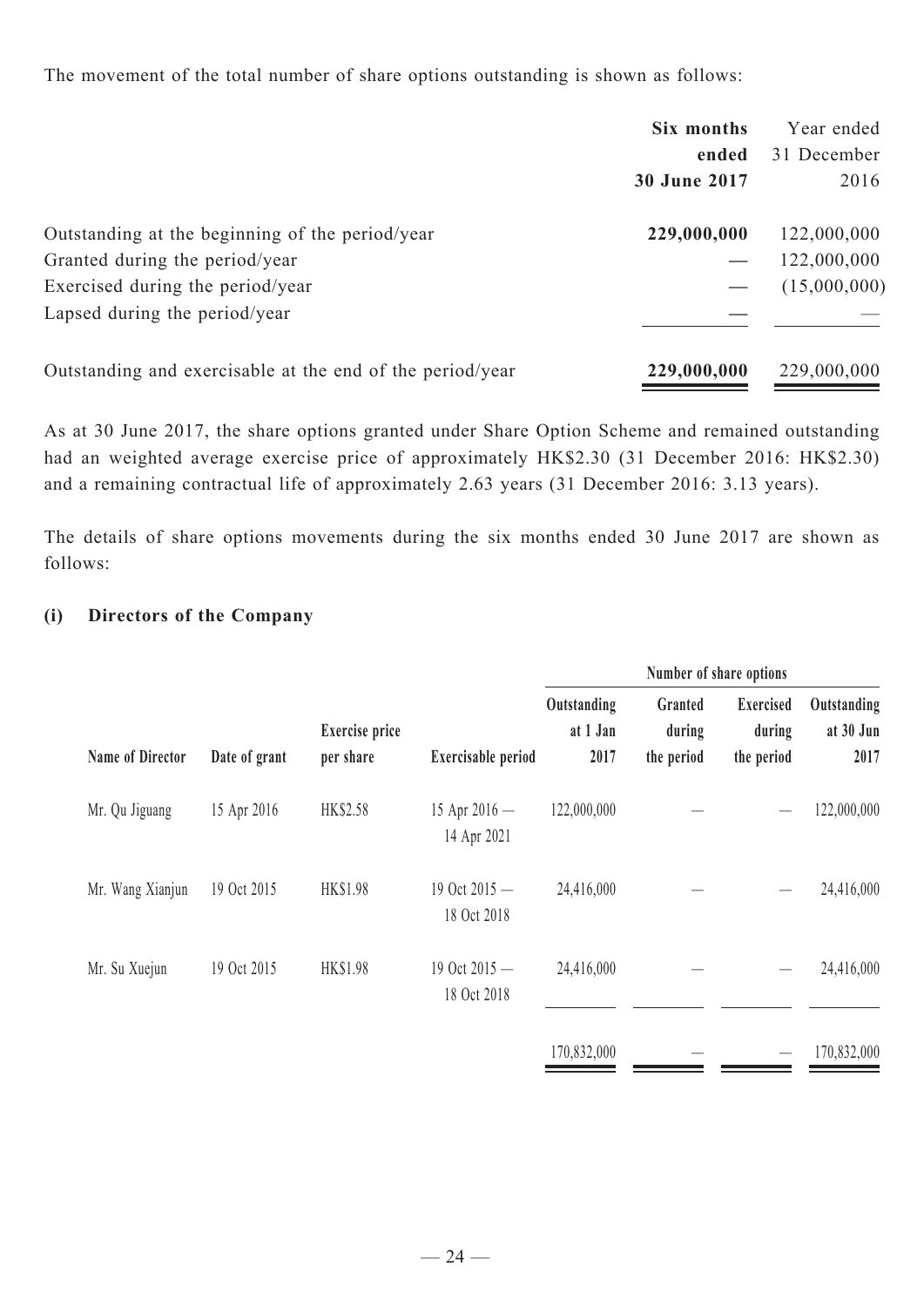# **(ii) Employees (other than directors of the Company)**

|               |                                    |                              |                                 | Number of share options         |                                          |                                  |
|---------------|------------------------------------|------------------------------|---------------------------------|---------------------------------|------------------------------------------|----------------------------------|
| Date of grant | <b>Exercise</b> price<br>per share | Exercisable period           | Outstanding<br>at 1 Jan<br>2017 | Granted<br>during<br>the period | <b>Exercised</b><br>during<br>the period | Outstanding<br>at 30 Jun<br>2017 |
| 19 Oct 2015   | HK\$1.98                           | 19 Oct 2015 -<br>18 Oct 2018 | 58,168,000                      |                                 |                                          | 58,168,000                       |
|               |                                    |                              | 58,168,000                      |                                 |                                          | 58,168,000                       |

Assuming that all share options outstanding as at 30 June 2017 are exercised, the Company will receive proceeds of HK\$526,620,000.

# **SUFFICIENCY OF PUBLIC FLOAT**

Based on the information that is publicly available to the Company and within the knowledge of the Directors, it is confirmed that a sufficient public float of more than 25% of the issued capital of the Company has been maintained as at the latest practicable date, being 23 August 2017, and at all times during the six months ended 30 June 2017.

# **Model Code for Securities Transactions by Directors**

The Company has adopted the Model Code for Securities Transactions by Directors of Listed Issuers as set out in Appendix 10 to the Listing Rules (the "Model Code"). Having made specific enquiry with all Directors, the Directors confirmed that they had complied with the required standard set out in the Model Code during the six months ended 30 June 2017.

# **Corporate Governance Practices**

The Board is committed to maintaining a high standard of corporate governance. The Board believes that good corporate governance practices are essential for the growth of the Group and for safeguarding and maximizing shareholders' interests.

The Company has adopted the Corporate Governance Code (the "CG Code") contained in Appendix 14 of the Rules Governing the Listing of Securities on the Stock Exchange of Hong Kong Limited (the "Listing Rules"). During the six months ended 30 June 2017, the Company has complied with all applicable provisions of CG Code with deviation from code provision A.2.1 as set out below.

Code provision A.2.1 of the CG Code stipulates that the roles of chairman and chief executive officer should be separate and should not be performed by the same individual.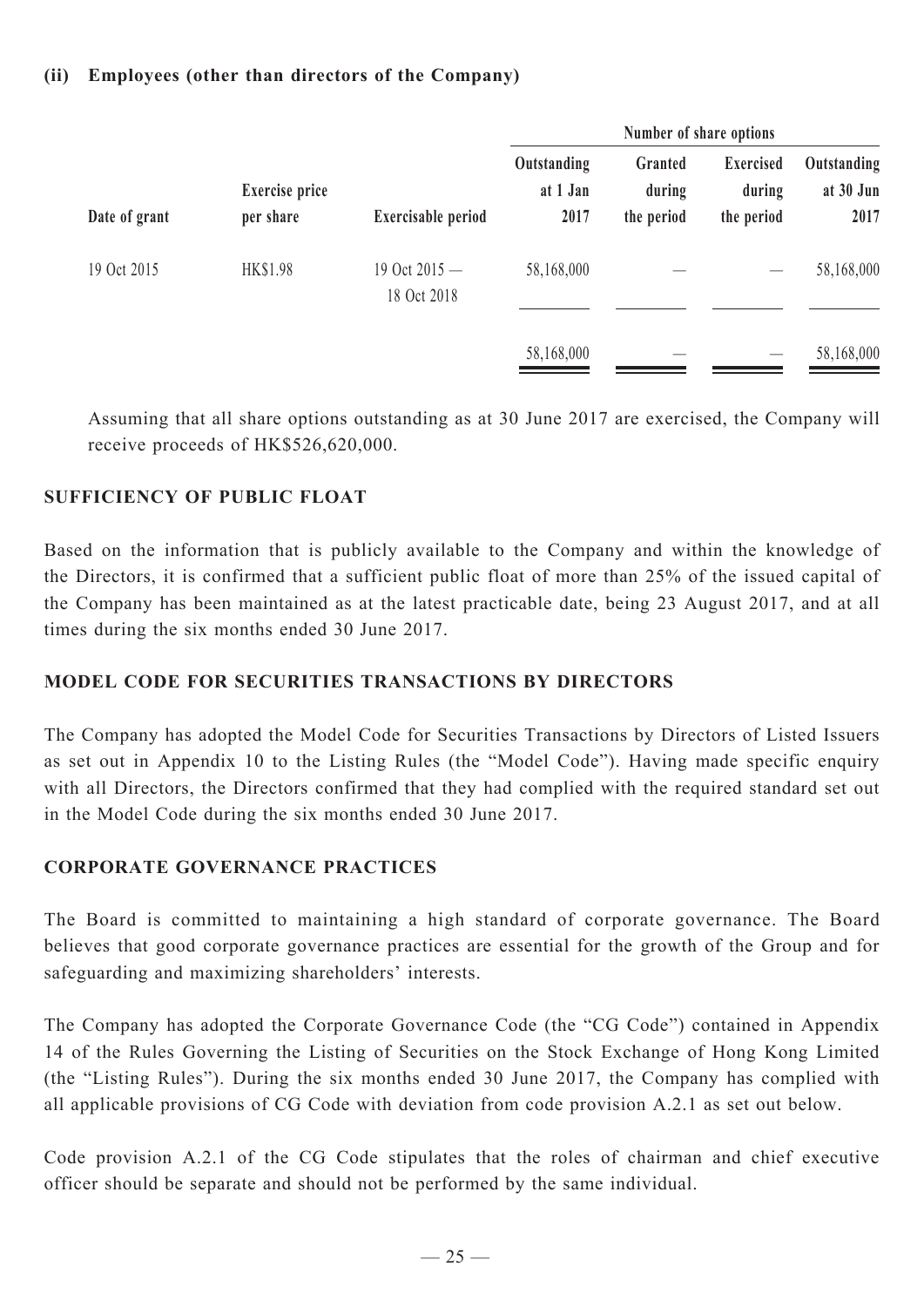The Board appointed Mr. Qu Jiguang as the Chairman, who was responsible for the leadership and effective running of the Board. Mr. Qu Jiguang has also assumed the role as the chief executive officer of the Company, who was delegated with the responsibilities to lead the management implementing the business strategies of the Group. The Company believes that vesting both roles in Mr. Qu Jiguang will allow for more effective planning and execution of business strategies. As all major decisions are made in consultation with members of the Board, the Company believes that there is adequate balance of power and authority in place.

# **INDEPENDENT REVIEW OF AUDITORS**

The interim financial report for the six months ended 30 June 2017 is unaudited, but has been reviewed by KPMG, in accordance with Hong Kong Standard on Review Engagements 2410 "Review of Interim Financial Information Performed by the Independent Auditor of the Entity" issued by the Hong Kong Institute of Certified Public Accountants, whose unmodified review report is included in the interim report to be sent to shareholders.

# **AUDIT COMMITTEE**

The Audit Committee has reviewed and approved the interim financial information contained in the interim report for the six months ended 30 June 2017.

# **CLOSURE OF REGISTER OF MEMBERS**

The register of members of the Company will be closed from Monday, 11 September 2017 to Wednesday, 13 September 2017 (both days inclusive), during which period, no transfer of shares will be registered.

In order to qualify for the interim dividend, all transfer documents, accompanied by the relevant share certificate(s) must be lodged with the Company's branch share registrar and transfer office of the Company in Hong Kong, Computershare Hong Kong Investor Services Limited at 17M Floor, Hopewell Centre, 183 Queen's Road East, Wanchai, Hong Kong by no later than 4:30 p.m., Friday, 8 September 2017.

# **PUBLICATION OF THE INTERIM REPORT**

The interim report containing all the information required by the Listing Rules will be despatched to the shareholders of the Company and published on Hong Kong Exchanges and Clearing Limited's website (www.hkex.com.hk) and the Company's website (www.ssygroup.com.hk) in due course.